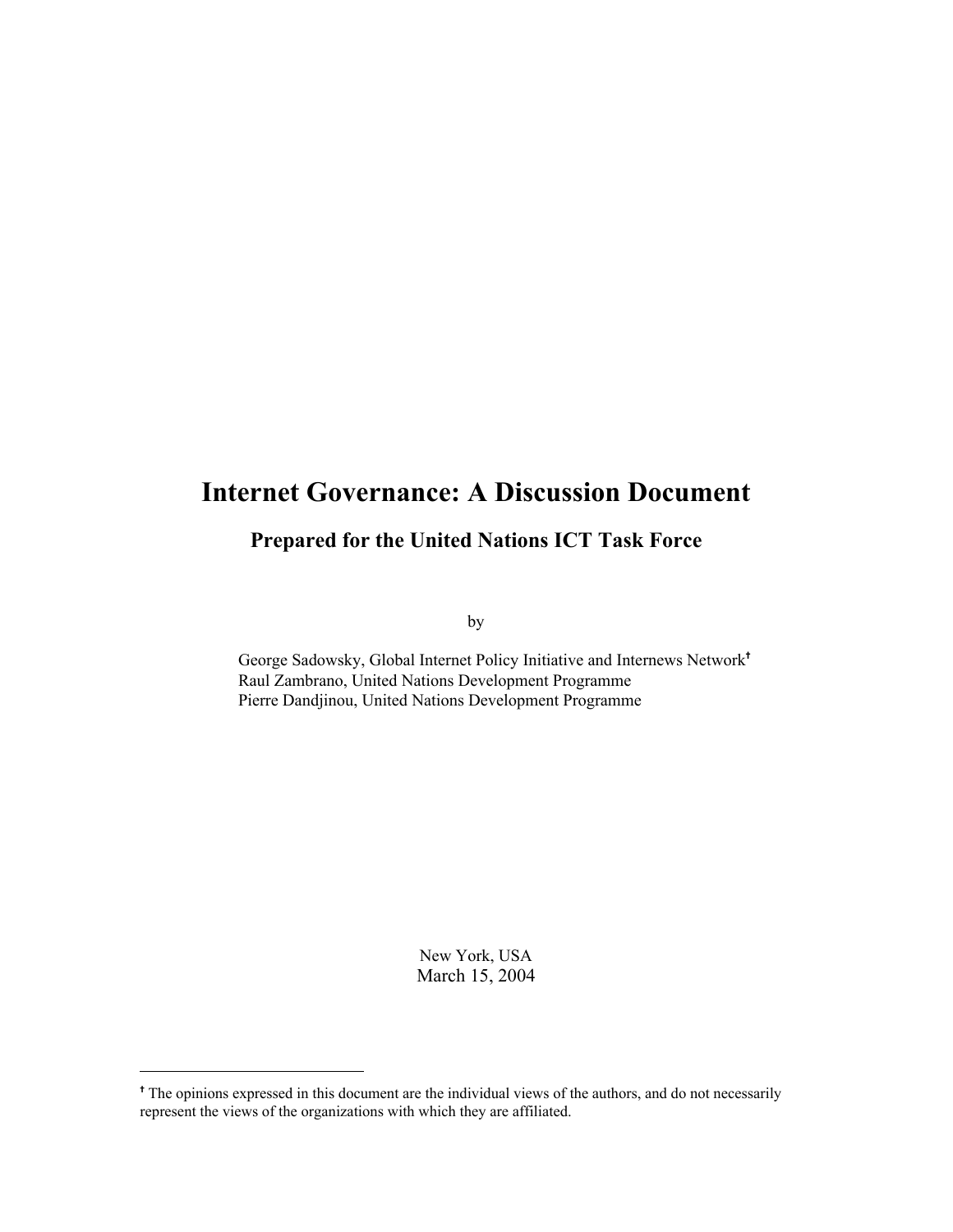# TABLE OF CONTENTS

| 2.2 Governance of ICTs and the Internet and the relevance for developing countries 8 |  |
|--------------------------------------------------------------------------------------|--|
|                                                                                      |  |
|                                                                                      |  |
|                                                                                      |  |
|                                                                                      |  |
|                                                                                      |  |
|                                                                                      |  |
|                                                                                      |  |
|                                                                                      |  |
|                                                                                      |  |
|                                                                                      |  |
|                                                                                      |  |
|                                                                                      |  |
|                                                                                      |  |
|                                                                                      |  |
|                                                                                      |  |
|                                                                                      |  |
|                                                                                      |  |
|                                                                                      |  |
|                                                                                      |  |
|                                                                                      |  |
|                                                                                      |  |
|                                                                                      |  |
|                                                                                      |  |
|                                                                                      |  |
|                                                                                      |  |
| ANNEX 2: POLICY ISSUES ASSOCIATED WITH INTERNET TECHNICAL COORDINATION  31           |  |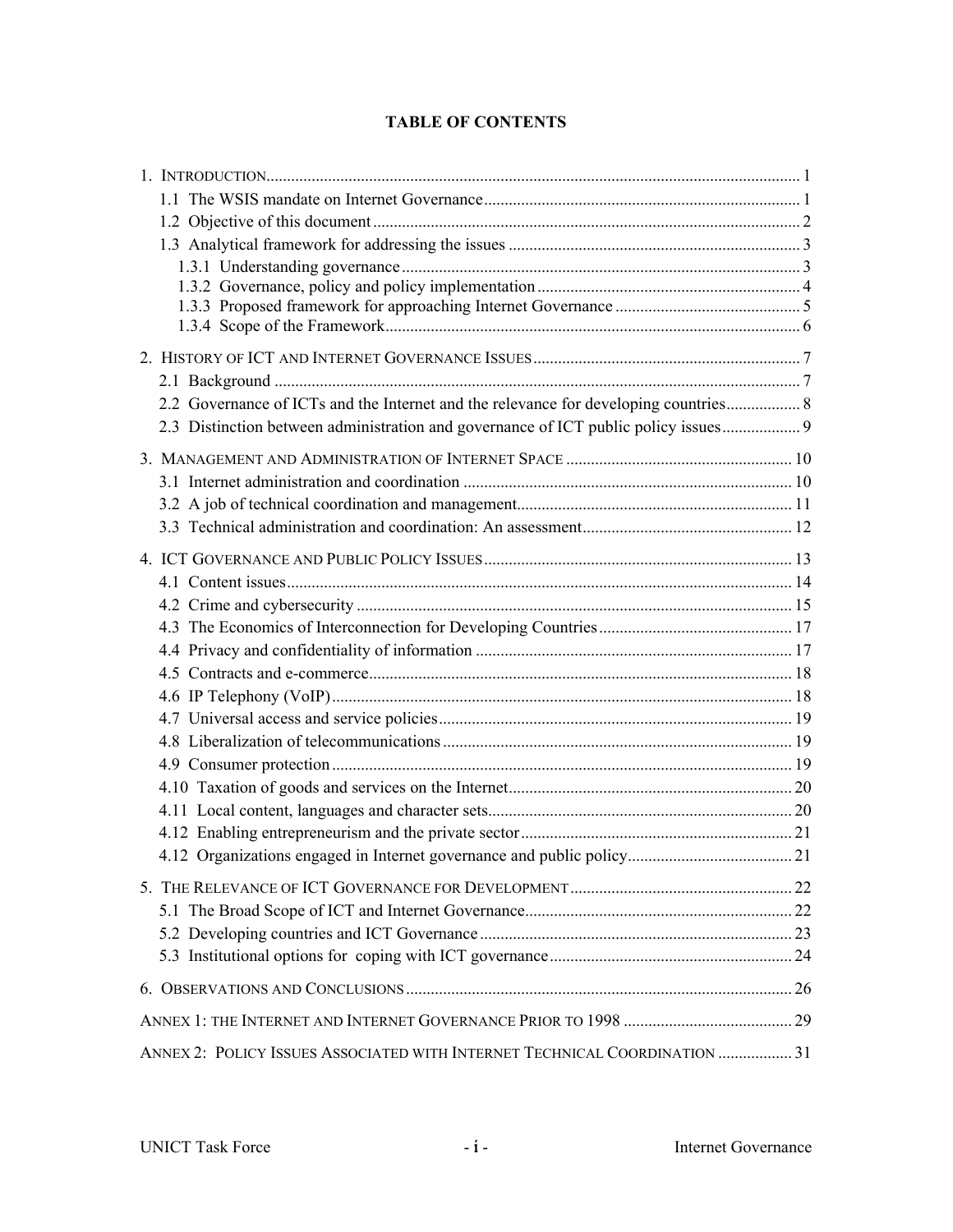# **1. INTRODUCTION**

### 1.1 The WSIS mandate on Internet Governance

1. Discussions on Internet governance have been taken place for several years and predate the World Summit on the Information Society (WSIS) process. To a large extent, the many global debates on the subject grew in volume due to the technology boom of the late 1990s and the heavy involvement and interest of the ICT private sector in the process. The boom not only suggested the apparent emergence of a new economy but also the enormous social and political transformation power that the Internet and related new technologies could deliver into the hands of citizens throughout the globe.

2. Recognizing the importance of ICTs generally, and the Internet in particular, for the development of the Information Society, the WSIS process focused, *inter alia*, on the issue of governance mechanisms for the ICT sector. This issue was one of the more contentious that consumed the preparatory work for the Summit, in part because of widely differing viewpoints held by specific sectors, individual countries and by groups of countries. In addition, the uniqueness of the Internet's development, characterized not only by extraordinary rapidity and success of its diffusion, but also by bottom-up participatory and transparent decision making spurred by the not-for-profit and private sectors, provided no precedent upon which to rely. The existing governance structures were both questioned and defended, and consensus was reached only on the relevance of the issue.

3. These and other issues were addressed in the many WSIS preparatory sessions and at the summit itself. However, no short-term agreement was feasible before or at the Geneva Summit itself and, as a result, WSIS set out a follow-up process on Internet governance with the WSIS-2 Tunisia Summit in November of 2005 as a target for obtaining an acceptable position on this subject.

4. The World Summit permitted people from government, business, international organizations, and non-governmental organizations to discuss, *inter alia*, the Internet and the policies, standards, and organizations that are affecting its operation and evolution. Particular attention was focused on ways that developing countries can better exploit the Internet, on the allocation of Internet names and numbers, on cyber-security, on intellectual property rights, and on how to better support e-government, education, and health.

5. "Internet Governance" was one of several major themes that were discussed. One motivation for the discussion was a challenge, made by several developing countries, to the role of the Internet Corporation for Assigned Names and Numbers (ICANN).<sup>1</sup> ICANN's role is to exercise technical coordination functions with respect to the Internet, and in particular, to

 $\frac{1}{1}$  $1$  The proposals presented by this group of countries at the various WSIS meetings included: (1) a request for a UN body or a truly inter-governmental and international organization to assume a key role on Internet governance issues; (2) the start of work on moving/creating regionally-based DNS root servers; (3) full internationalization of Internet domain and host names; and (4) larger involvement in the above processes by country registries and country stakeholders.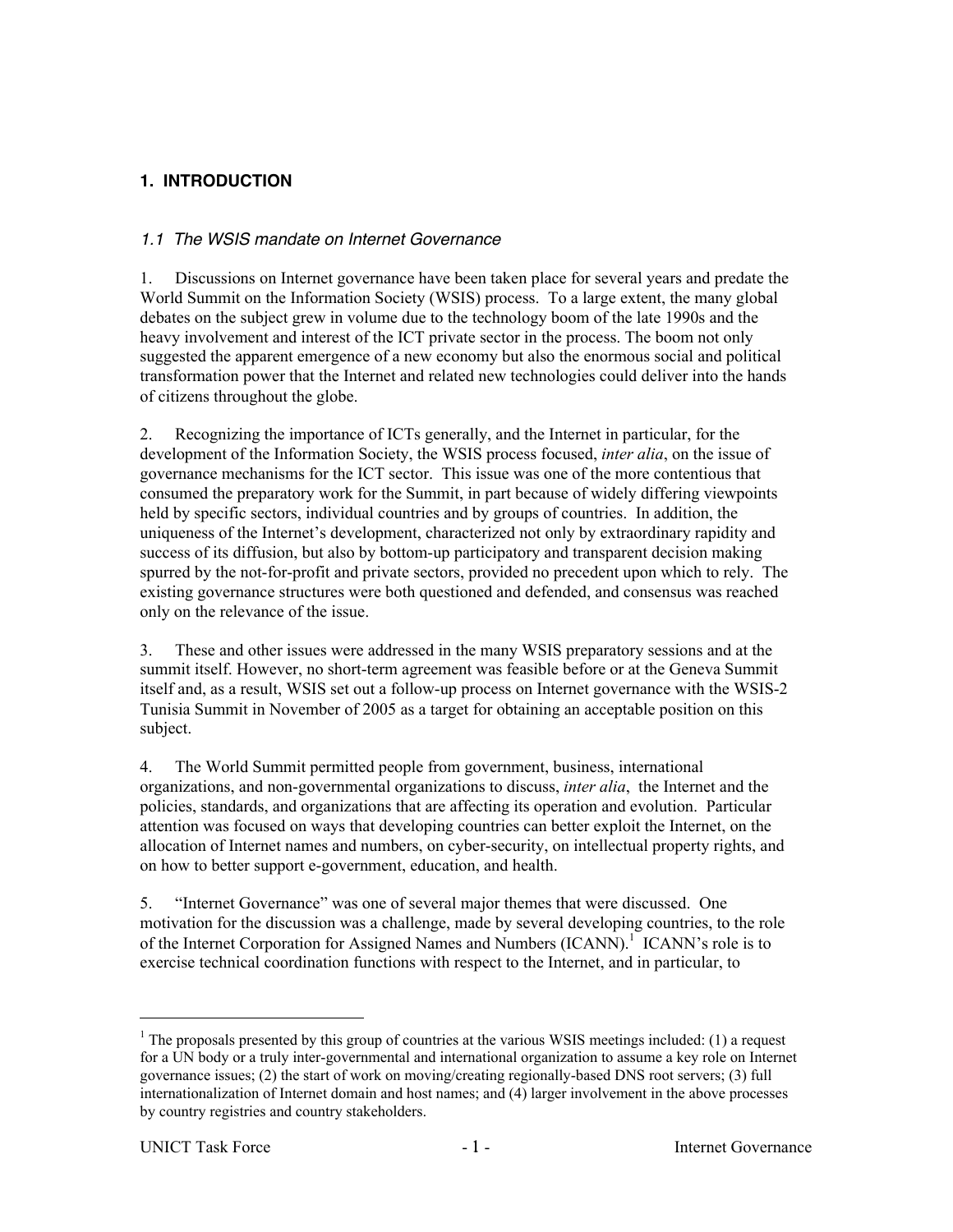coordinate the management of the technical elements of the domain name system (DNS) to ensure universal resolvability so that all users of the Internet can find valid addresses. $2$ 

6. The Summit participants included the following point in the Plan of Action produced by the Summit:

"13. To maximize the social, economic and environmental benefits of the Information Society, governments need to create a trustworthy, transparent and non-discriminatory legal, regulatory and policy environment. Actions include:

………

b) We ask the Secretary General of the United Nations to set up a working group on Internet governance, in an open and inclusive process that ensures a mechanism for the full and active participation of governments, the private sector and civil society from both developing and developed countries, involving relevant intergovernmental and international organizations and forums, to investigate and make proposals for action, as appropriate, on the governance of Internet by 2005. The group should, *inter alia*:

- i) develop a working definition of Internet governance;
- ii) identify the public policy issues that are relevant to Internet governance;
- iii) develop a common understanding of the respective roles and responsibilities of governments, existing intergovernmental and international organisations and other forums as well as the private sector and civil society from both developing and developed countries;
- iv) prepare a report on the results of this activity to be presented for consideration and appropriate action for the second phase of WSIS in Tunis in 2005."

7. As an initial step, the UN ICT Task Force has assumed the initial responsibility of preparing the ground for the implementation of the above request. The Task Force has commissioned a series of background papers on Internet governance and the policy options associated with alternative concepts of the governance structure. A global forum on this subject facilitated by the UN ICT Task Force will be held in New York during 25-26 March 2004.

# 1.2 Objective of this document

8. The goal of this background paper is to provide a framework that can contribute to sorting out and understanding the issues surrounding the term "Internet governance." It is our belief that this term has been used to represent a variety of different aspects of the operation and use of the Internet and the manner with which it interacts with society. Since one of the purposes of this paper is to delineate what is meant by "Internet governance," we will use the term in quotes until the point at which we can arrive at a definition of it.

 $\overline{a}$  $2^2$  The creation of ICANN (Internet Corporation for Assigned Names and Numbers) in 1998 by the US government, through a Memorandum of Understanding (MoU) between the U.S. Department of Commerce, provided a global forum to which all stakeholders involved in the process could contribute to the various issues. This same action created a quasi-global governance process with open and bottom-up participation to specifically deal with a mainly technical issue — the management and administration of Internet names and numbers. The most recently issued version of the MoU is intended to be the last and sets out a series of goals for ICANN that, when achieved, will result in a fully independent ICANN organization.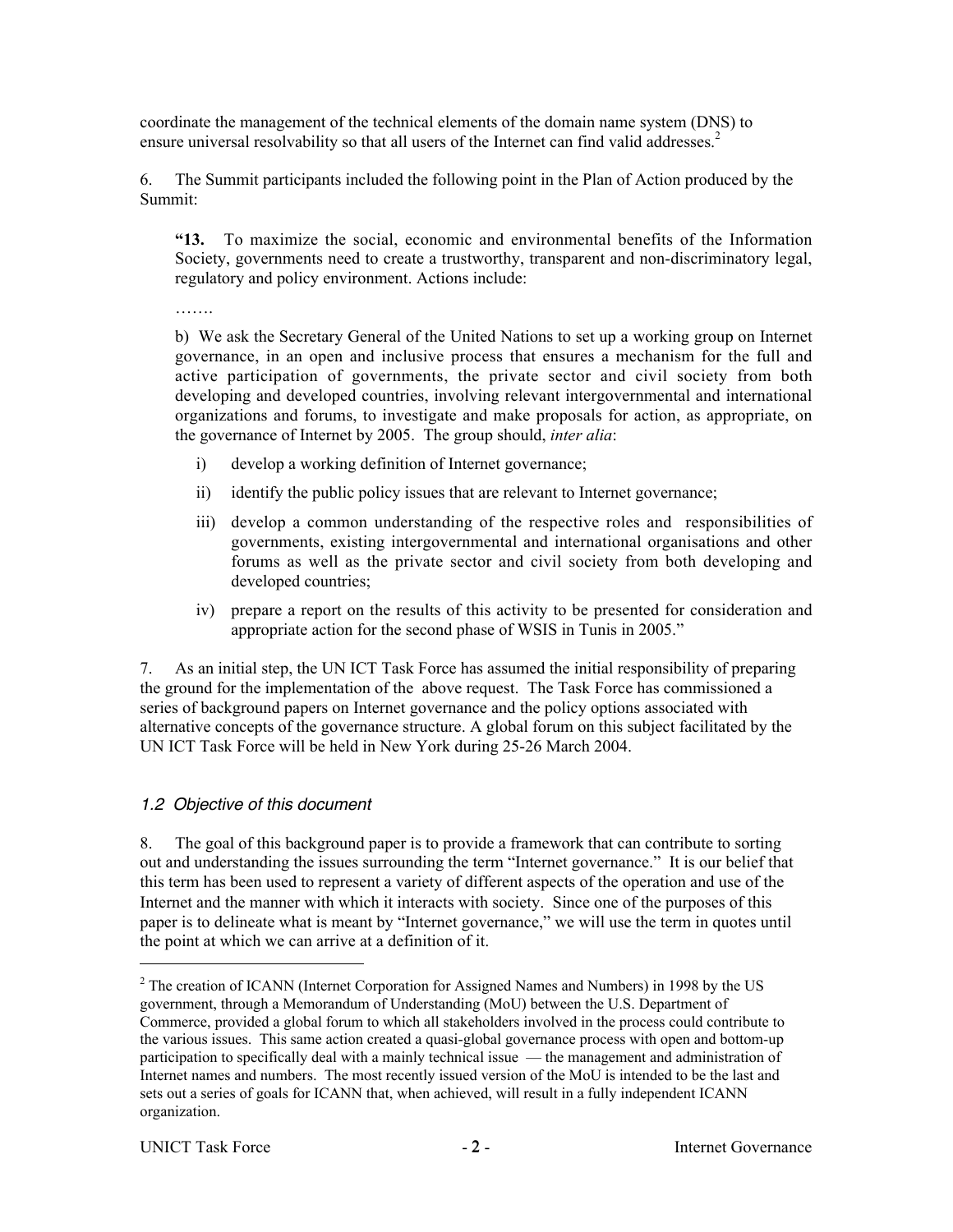9. We would like to make it clear at the outset that this paper is aimed primarily at those issues that are of importance and relevance to developing countries. A good portion of what has been discussed using the label "Internet governance" is perhaps of little relevance to countries that have larger problems than, for example, how top level global domain names are chosen or implemented. Issues of education, health, employment, and entrepreneurship among many others are central to developing countries and directly related to the achievement of the Millennium Development Goals (MDGs). ICTs, including the Internet are important to developing countries to the extent that they can be key contributors in helping to achieve those goals. The issues of governance, policy and implementation vis-à-vis developing countries matter because they allow for harnessing the new technologies in a more effective fashion in targeting social and economic goals.

10. In writing this paper, we hope to add clarity to the discussion by presenting a framework that provides certain fundamental delineations between different aspects of the activities surrounding the Internet. Such a framework should provide for a more informed and efficient discussion of the real policy issues and differences of opinion that deserve to be considered in this context. Our goal is that this framework should be useful and perhaps even compelling conceptually, rather than to attempt to be comprehensive in detail.

11. We provide a short history of the evolution of the Internet and the parallel evolution of administrative mechanisms needed for its efficient and effective functioning. Within the province of "Internet governance," we then sharpen a fundamental distinction between, on the one hand, the technical administration and coordination of the Internet, including the policy choices introduced to implement this administrative regime and their governance implications, and on the other hand the myriad of issues caused by the introduction of new ICTs into our existing social, economic and governmental environment.

12. We then describe how the Internet is now administered and coordinated, followed by a review of the broader set of ICT governance issues and the organizations and institutions that today have full or partial responsibilities for addressing them. In addition, we provide some observations and conclusions with respect to an understanding of what Internet and ICT governance are, as well as some views regarding how such governance issues might best be viewed.

### 1.3 Analytical framework for addressing the issues

### 1.3.1 Understanding governance

13. One of the reasons why this issue of "Internet governance" has been the subject of so much discussion and considerable debate is the lack of a clear and common understanding on the concept of governance itself. In this respect, it is possible to find at least two levels that need to be differentiated: (1) the distinction between government and governance; and (2) the relations between governance, policy and implementation of policy.

14. Governance is a relatively new concept that has been used in relatively wide variety of ways.<sup>3</sup> In general terms, governance refers to the rules, processes and procedures, and specific

<sup>&</sup>lt;sup>2</sup><br>3 <sup>3</sup> In effect, governance has been used in the context of: the minimal state; corporate governance; the new public management; good governance; ICT networks; and self-organizing networks. See "*The new governance: governing without government"*, R.A.W. Rhodes, Political Studies, 44 (4), 1996.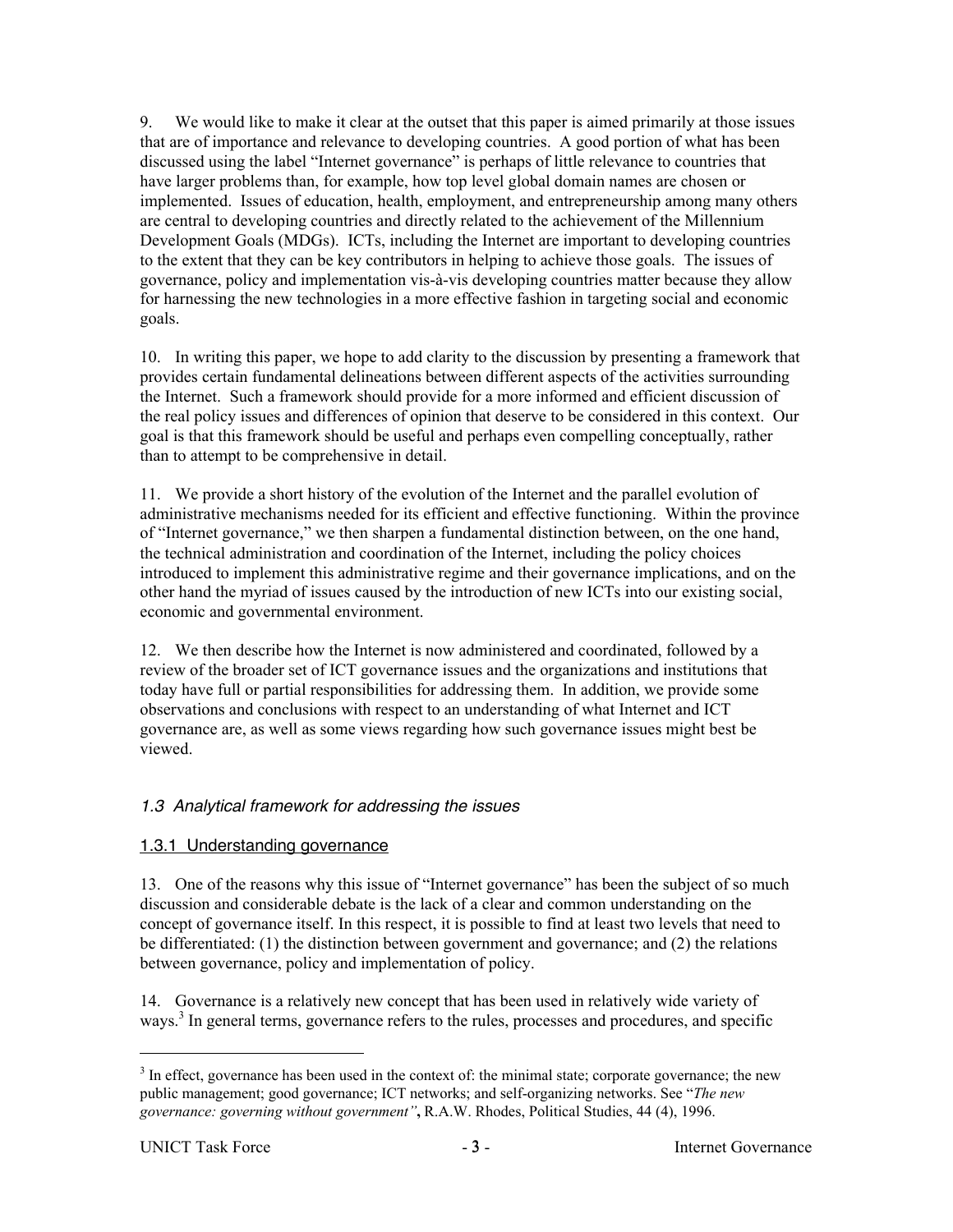actions that impact the way in which power is exercised on a specific area of concern. It can thus be said that an organization has a governance responsibility for an issue, area, or activity. Note that this general definition of governance applies to any sort of organization and it is not intrinsically limited to governments. Governance is in fact a broader concept than government in that government essentially has "governance" responsibilities limited to specific areas (constitution, judiciary, legislative, etc.). $<sup>4</sup>$ </sup>

15. It is perhaps important to stress this last point. Governance does *not* rely on the existence of any form of organized government structure. Non-governmental organizations and the private sector can self-organize and assume governance responsibilities on issues that are not necessarily related to their own internal operation or corporate structure.<sup>5</sup> This is in fact the case for many of the existing organizations that have been involved in Internet governance. Furthermore, it is *not* necessarily the case that government or governments decide what the governance structure or the scope of governance responsibilities are to be for an organization.<sup>6</sup> In fact, it is quite possible that a government may be prohibited from exercising a governance responsibility by virtue of restrictions on its involvement contained in the country's constitution.

16. Nor should it be assumed that restrictive governance, in the sense of control over policies and/or modalities of implementation, is necessarily better than a permissive governance model offering maximum degrees of freedom. In particular and of substantial importance for this discussion, much of the success of the Internet to date has been due to decentralized development and the absence of controls on either its expansion or the services that have evolved that use it.

17. Many "Internet governance" issues have a global scope and thus seem to require resolution on a global scale. From the point of view of governance alone, it is thus pertinent to distinguish between international governance and global governance. For our purposes here it will suffice to say that latter, in contrast with the former, is characterized by an increased involvement of nongovernment actors at all levels vis-à-vis governments and a broader geographical scope that includes regional, sub-regional and local levels in addition to countries<sup>7</sup>. Thus, any suggestions or recommendations as to the type of organization that should or could address "Internet governance" should take this difference into account.

### 1.3.2 Governance, policy and policy implementation

18. Based on the above understanding of governance, we would like to introduce the following operational way of looking at the relationship between governance, policy, and implementation.

l

 $4$  Although governance in itself does not include any normative considerations, it is possible to assess it effectiveness by using concepts such as openness, participation and accountability among others.

 $<sup>5</sup>$  It should be noted that the emergence of the Internet and new ICT have provided very powerful and</sup> effective tools to promote bottom-up governance organizations that can operate on a national, regional or global scale in ways that were not possible 20 years ago.

<sup>&</sup>lt;sup>6</sup> In other words, who decides "who" (in the structure posited above) can have many different answers, and there can in fact well be a number of organizations that make such decisions in some fashion. The process of how that governance responsibility is assigned and/or legitimized, i.e. how and by whom that authority is conferred upon an organization of any type, is inherently a political or social question and is not explored in this document.

 $<sup>7</sup>$  For a detailed discussion on the subject see for example "Global Governance and the United Nations</sup> System", United National University, 2002.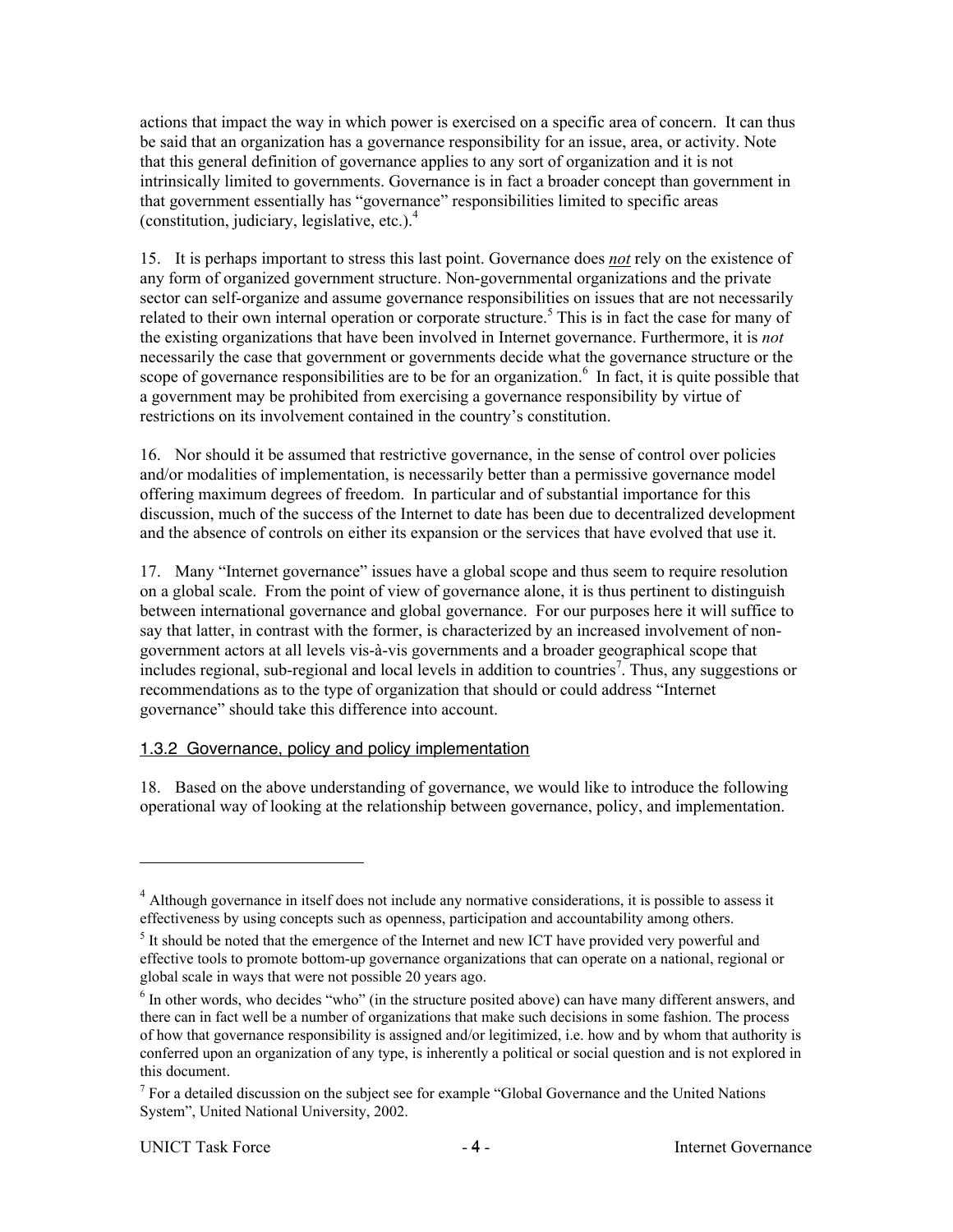With respect to issue areas, whether in the broad ICT sector or specifically with respect to the Internet:

- Governance responds to the "who" question, i.e. who has the authority to make decisions with respect to a specific set of issues or problems, and therefore, who takes the responsibility for the issue area, i.e. who has the mandate;
- Policy responds to the "what" question, i.e. what policies are to be put into effect to deal with a set of issues or problems; and
- Implementation responds to the "how" questions, i.e. once the policies are in effect, how shall they be implemented and enforced.

19. It is our sense that a considerable amount of ongoing discussions of "Internet governance" mix elements from all these three categories into one, and this has confused many of the issues, including the role of a number of institutions, including ICANN. Second, this is probably the result of the fact that these three issues are closely related and a number of the issues at stake are seen to cut across them. A key point is that stakeholders involved in the ongoing Internet governance discussion should adopt a more "holistic" approach to the issues on the table before moving to specific recommendations on the governance of any aspect of ICT or the Internet.

### 1.3.3 Proposed framework for approaching Internet Governance

20. This paper proposes the following framework for discussing the issue of governance in relation to ICT and the Internet. The first part of the model is based upon 3 conceptual groupings, each of which is a superset of the grouping below it:

- 1. ICT governance issues, which contain as a subset:
- 2. Internet governance issues, which contain as a subset:
- 3. Administration and coordination of Internet names and numbers

One can visualize the relationships between the groups spatially as a set of concentric circles, with circle 1 containing circle 2 containing circle 3. It should be noted that each of these groups contains variety of pure technical activities as well as governance and policy implications.

21. The first grouping above and the largest in scope relates to the emergence of the so-called information society triggered in large part by the emergence of new ICTs (including the Internet) which have brought forward a series on new issues (and some old but now recast in a global scope) that require the attention of both governments and stakeholders. We define this series of issues under the "ICT Governance" umbrella. The second grouping is perhaps the most wellreferenced and most heavily discussed in the last several years. It is the "Internet governance" issue, which is indeed a subset of the first with an exclusive focus on the Internet. The third grouping is the more basic and perhaps even "simpler" issue of the administration and coordination of the assignment of Internet names and numbers — one of the components on the broader Internet governance — for which ICANN has taken the lead and the initiative, as well as the governance implications of these functions, at the global level.

22. A second and important component of the framework is a geography dimension. The assignment of governance functions in each of the above categories depends on the geographic dimension under consideration — global, regional, national or local. Once we move from one geographic level to another, issues of institutional readiness, local capacity, ICT use, etc. vary tremendously from country to country. This is particularly true for developing countries. These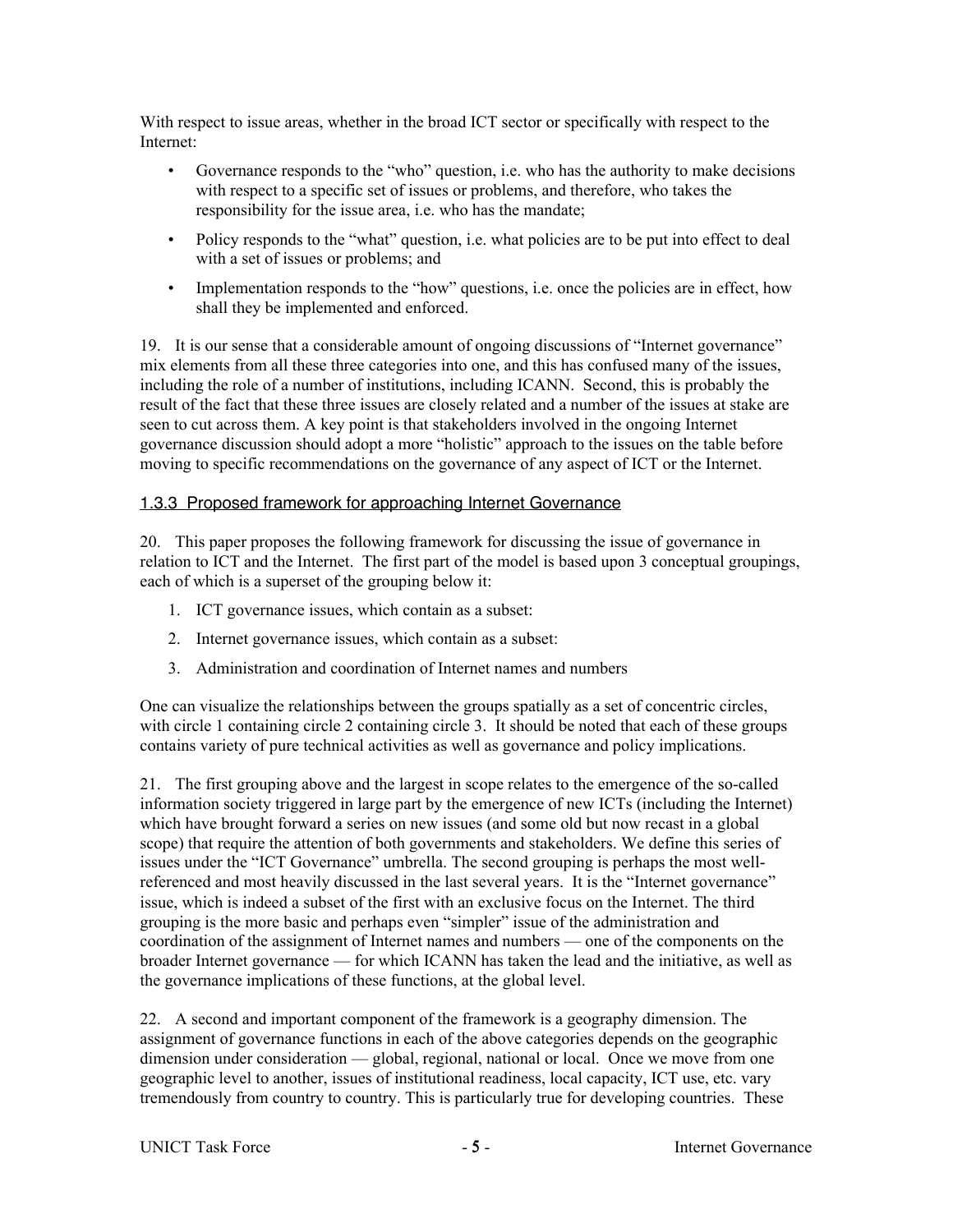differences must be taken into account if the issues of ICT governance are to be addressed and implemented across the globe. Global and local tensions do exist today on many of the issues $\delta$ , and this seems to indicate that a 'one size fits all' solution is not at all feasible. On the other hand, the notion of "one country, one solution" should also be avoided.

### 1.3.4 Scope of the Framework

23. This paper will focus on both Internet and ICT governance, but does not aim at providing a comprehensive view of the latter. Rather, the focus will be on highlighting the key issues and priorities in these areas while drawing from some of the lessons learned. Our goal is to provide a simple structure for the issues involved, abstracting what seems important to us and neglecting hat we believe to be detail, without being simplistic in doing so.

24. In this context one can now speak of "ICT Governance," consisting of a broad set of issues and a corresponding set of organizations that can provide a policy framework for ICTs to be deployed to promote the emergence and strengthening of the Information Society. While the main focus of this paper is the Internet and "Internet governance," we need to keep in mind that the Internet is just one instance of a number of technologies, each of which has resulted in a set of existing understandings of varying strength and a set of existing institutions that over time has been shaped to guide the use of the technology.

25. The widespread use of the Internet and new ICTs now affects many aspects of the inner workings of society. These effects need to be confronted by an examination and possible alteration of policy, including legal and regulatory changes, required to address such changes. On the one hand, ICTs can impact areas and problems that previously existed in a way that may well required new governance mechanisms, continued policy dialogue, and innovative policies. Like previous emerging ICTs, the Internet's presence have changed the nature of the problems in such a way that existing policy, laws and regulations may no linger address them adequately or comprehensively. On the other hand, the introduction of ICTs may also raise new issues and thus create a governance and policy vacuum that did not exist before that requires prompt attention by the various stakeholders involved in these processes. $910$ 

 $\frac{1}{8}$ <sup>8</sup> This in fact relates to the ongoing discussion on the character and scope of Global governance and its relation to development. See as an interesting example "The Global Governance of Trade: As If Development Really Mattered",

http://www.tradeobservatory.org/library/uploadedfiles/Global\_Governance\_of\_Trade\_As\_If\_Development \_R.htm.

<sup>&</sup>lt;sup>9</sup> One example is provided by criminal behavior. Theft, fraud, invasion of privacy, and destruction of property have existed since the beginning of time, and governments and international agencies have established national legislation and international frameworks and institutions to address these problems. These laws and institutions exist on a local, national, regional and global scale. The introduction of the Internet has permitted new manifestations of criminal behavior, so that the ability of current legislation and institutional capabilities may be insufficient to cope. Therefore, a re-examination of what is needed to cope with this new manifestation of old behavior may be required. This is an example of an Internet public policy issue.

<sup>&</sup>lt;sup>10</sup> Another example is provided by 'spam,' or unwanted bulk electronic mailings. While it has always been possible to send unsolicited mail, faxes, or other forms of messages to many recipients, previous technologies have imposed both costs and speed limitations that have kept the level of annoyance of recipients to acceptable levels. The Internet, however, allows the distribution of unsolicited material to millions of people at a much lower cost, the result being that by current estimates such spam accounts for well over half of the e-mail sent on the Internet. This imposes aggregate costs for ISPs, which are in the long run passed onto users. More insidious is that such behavior imposes enormous aggregate costs on the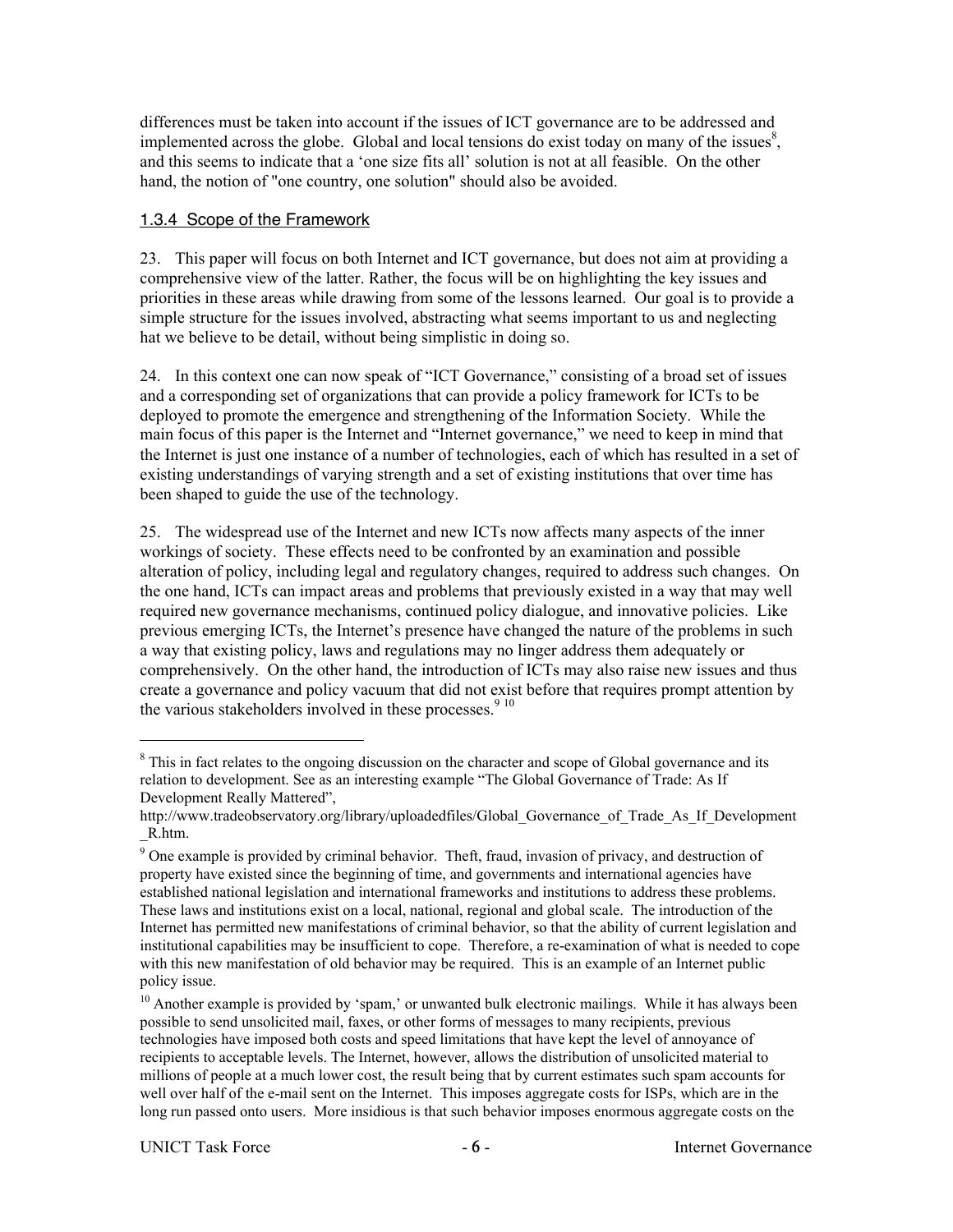# **2. HISTORY OF ICT AND INTERNET GOVERNANCE ISSUES**

### 2.1 Background

26. To a large extent, the continuous global debates on Internet governance have grown in volume because of the recognition on the part of governments and societies worldwide that the Internet was becoming a crucial component of global commerce and human development. The technology boom of the late 1990s and the heavy involvement and interest of the ICT private sector in the process of developing predictable, transparent rules, has contributed significantly to this recognition.

27. In addressing the issue of Internet governance, it is important to regard the development of the Internet in historical perspective, and within a context of the many and diverse technologies that are grouped under the rubric of Information and Communication Technologies (ICTs). In the last 100 years, and more prominently in the last 50+ years since World War II, ICTs have evolved from a relatively primitive state to one characterized by rapid technological progress and a multiplicity of services that would have been considered in the realm of science fiction at the beginning of the period.

28. At the beginning of the 1950s, direct dial telephony was in its infancy. Long distance and international direct dialing was practically non-existent, and long distance circuits were based upon noisy copper wire analog transmission. FM radio broadcasting was a relative novelty, and black and white television was just beginning to find a consumer market. Postal airmail was an expensive alternative to ordinary mail transported by land and by sea. Facsimile transmission (fax) was not known. The first artificial earth satellite, Sputnik, was several years away from its launch. Telegrams and cables were the workhorses of international communications; telex represented the first truly international e-mail service. Cell phones were almost completely a speculation of science fiction. The transistor, a fundamental building block of today's ICTs, had just been invented and had not yet been incorporated into commercial products. Electronic calculators did not exist. Computers, both huge in size and primitive in capacity, had just been introduced into commercial service, and cost millions of 1950 U.S. dollars.

29. The inventions referred to above have clearly changed our world irrevocably. Just as the automobile disrupted prior patterns of life and made possible entirely new patterns of working and living, ICTs such as cellular telephony, direct dial digital telephony, television, communications satellites, worldwide courier service, satellite TV broadcasting, computers and finally the Internet have further shrunk our world and have provided is with a capability to communicate, almost anytime, almost anywhere, with almost anyone, with a quality and types of services unimaginable to our ancestors. Needless to say, the spread of ICT is far from uniform both across and within countries and to a large extent reflects existing socio-economic differences.

30. Each new use of technology has posed its own challenges in terms of how the deployment and use of the of technology should be guided or regulated, if at all, to have a clear impact and benefit at the country level from the perspective of economic and social progress and

l

user population in coping individually with such messages. It further globally threatens the attractiveness and utility of the medium, and in excessive cases, becomes a de facto tool for denial of service. While the problem existed before the Internet, the introduction of the Internet has transformed the problem into one where existing responses and policies are no longer adequate to deal with the threat.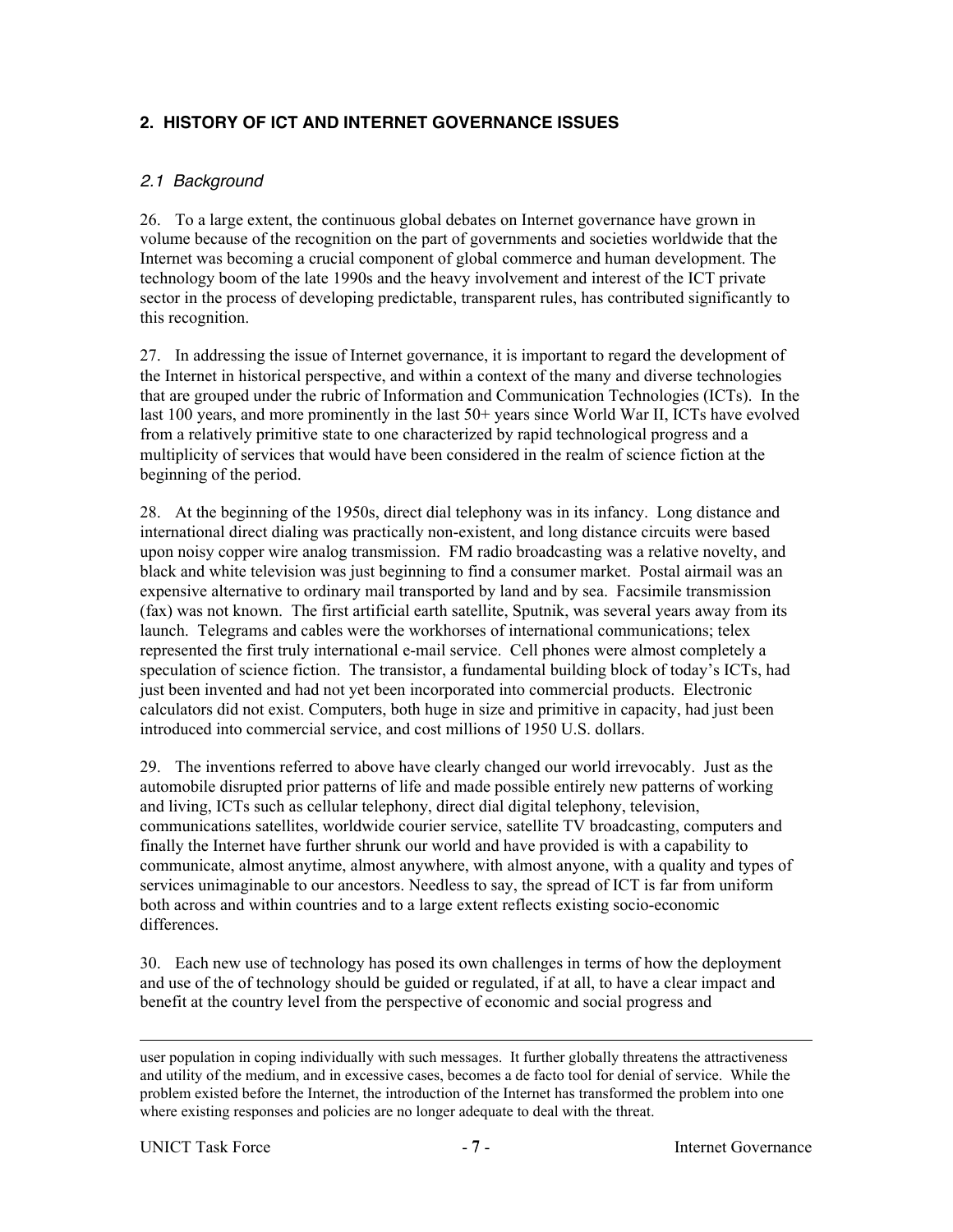development. These challenges have been met over time by the establishment of institutions on multiple levels — provincial, national, and international — to deal with issues raised by the introduction and exploitation of new technologies. Perhaps the best known example of this in the last 15 years is the deregulation of the telecommunications sector in many countries.

31. The manner of dealing with each new technology and its commercial manifestations varies from technology to technology. The important thing to note is that as technologies have appeared, most nations both individually and collectively have created and changed institutions to address the issues that they have presented. A partial list of such institutions dealing with issues raised by ICTs at the global level would include, *inter alia*, IOS, ITU, OECD, UNCITRAL, UNCTAD, WTO, WIPO, G-8, COE, APEC, EU and the World Bank. In addition, many ICT governance issues are adequately handled by non-governmental bodies, such as industry associations and standards bodies, without recourse to intergovernmental involvement.

32. Thus there exists a broad variety of both issues and of existing institutions that have evolved to address the appropriate deployment of ICTs and the effects of their introduction on societies. This collection of organizations and institutions includes, *inter alia*, intergovernmental institutions, professional societies, industry trade groups, as well as voluntary associations of various types. For some issues, it has been decided that they are best left to private markets, requiring no institutional intervention, guidance, or regulation. This is particularly true in developed countries where internal markets are large and efficient. The fundamental question regarding the imposition or of such guidance should ideally be what form of guidance, if any, is best suited to ensuring that effective deployment of the technology for the public good.

# 2.2 Governance of ICTs and the Internet and the relevance for developing countries

33. New ICTs and in particular the Internet are in some respects remarkably different from previous ICTs, and offer a new range of powerful services that combine access to information and the ability of communication. Like any other new technology, they have the capacity to be well used or misused according to societal norms. What kind of an environment of governance surrounding them will maximize their potential in the various important areas of human endeavor? What will their effects be on society and what policies, if any, need to be instituted to cope with them? Of great importance, how can they be best employed to assist developing countries to achieve their full potential in the global economy? These are the important questions that emanate from WSIS as well as from other concerned bodies and people.

34. The rapid development of the Internet has led to the emergence and quick deployment of new services that have *de facto* contributed to the creation of a global economy in which networks of all sorts and networking have become the salient features. Examples of this include the rapid growth of wireless technologies and networks as well as the increasing convergence of the various new technologies.

35. However, the full promise of the new ICTs and the Internet have not been reached. This is perhaps best reflected in the recent discussion of the so-called "digital divide" both between and within countries. Although some observers are now suggesting that the ICT gap between countries is closing<sup>11</sup>, the same cannot be said about access to ICT within countries, particularly in developing countries. In fact, not only do most people in developing countries have limited or no access to the new technologies but they also have more pressing individual needs.

<sup>&</sup>lt;sup>11</sup> See "*Canyon or mirage?*", http://economist.com/printedition/displayStory.cfm?Story\_ID=2367710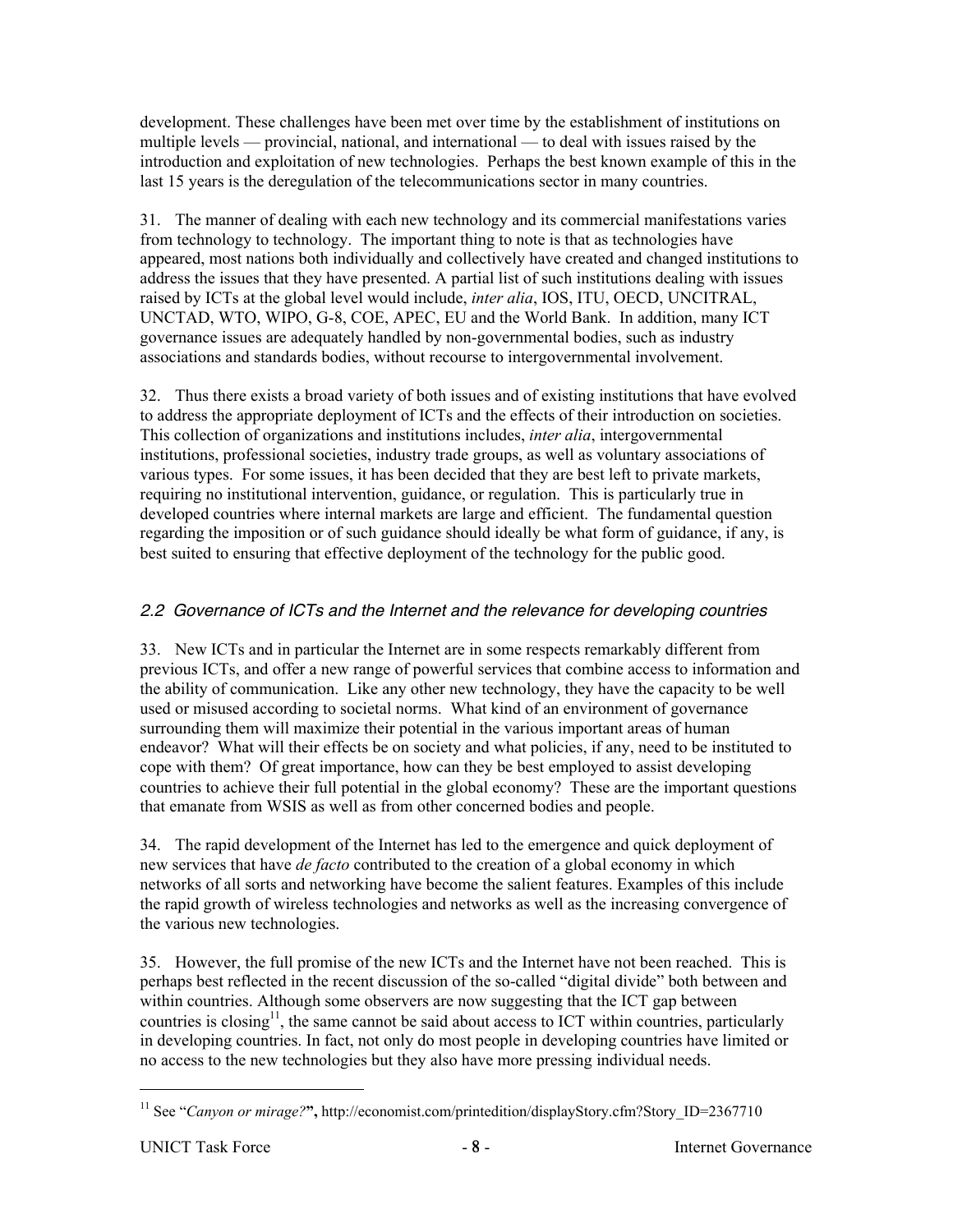36. Does this mean that developing countries should not be concerned with the issues emerging from the deployment and widespread global use of ICTs? Certainly, the participation of developing countries in emerging ICT global issues, including the ICANN process, has been minimal by any standard. Moreover, when participation has occurred, generally only government representatives have been involved. Without doubt, most developing countries have been oblivious to the process, missing critical opportunities to bring their views and needs to relevant global fora.

37. In addition, our experience to date indicates that the new ICTs are disruptive technologies, with the capacity to affect many if not most aspects of our lives. New technologies bring new challenges with them, especially when they are capable of operating on a global level and disregarding national boundaries. Developed countries are generally rich in institutions that can capitalize upon the benefits of the Internet, and they are also generally well endowed with governmental and non-governmental organizations that address the issues and problems that the Internet brings. The corresponding institutions in developing countries on the other hand often do not exist, and when they do they often lack the knowledge and the resources to cope with significant issues.

38. To be effective players and key actors in the new global society, developing countries must build both the awareness of "ICT governance" and the capacity to respond to the new challenges. As it is today, the "ICT governance" agenda has been essentially driven by developed countries that are pressed to confront the issues and have ready solutions at hand. However some aspects of governance will require global and international action, and developing countries need to get involved and be active participants in order to fully reap the benefits of the new technologies and exploit them to support their development agendas.

# 2.3 Distinction between administration and governance of ICT public policy issues

39. We believe that there is a fundamental difference between certain functions that we label as the *Internet administration* part of Internet governance — the third innermost circle in the model presented above — and other functions that we include in *Internet governance*. Internet administration involves itself with the operation of the network, ensuring that it is interoperable, functional, stable, secure and effective over the long run. It is concerned with functions that did not exist prior to the Internet, most obvious being the coordinated cooperative management of a very large, global packet switching network based upon hierarchical, open, decentralized network administration. This is new territory for technologists, but one that is being successfully addressed by the coordinated efforts of a variety of groups.

40. The bifurcation of administration and policy is not as sharp as has been described above. Because of the malleability of the underlying software technology, approaches to policy problems as well as solutions often have both a technological component and a policy component. In most cases they are separable. Technologists can describe possible technological assists to problems, while policy makers need to determine that mix of technology and policy that best satisfies the general good. In other words, it appears to be the job of the Internet governance apparatus (or the relevant arm of it) to make decisions regarding how a specific issue is to be addressed, using, *inter alia*, information from technologists and administrators that enhance the set of possible solutions. The technical community is then responsible for creating the best tools possible implementing public policy — but policy considerations should drive the discussion regarding how the issue is dealt with.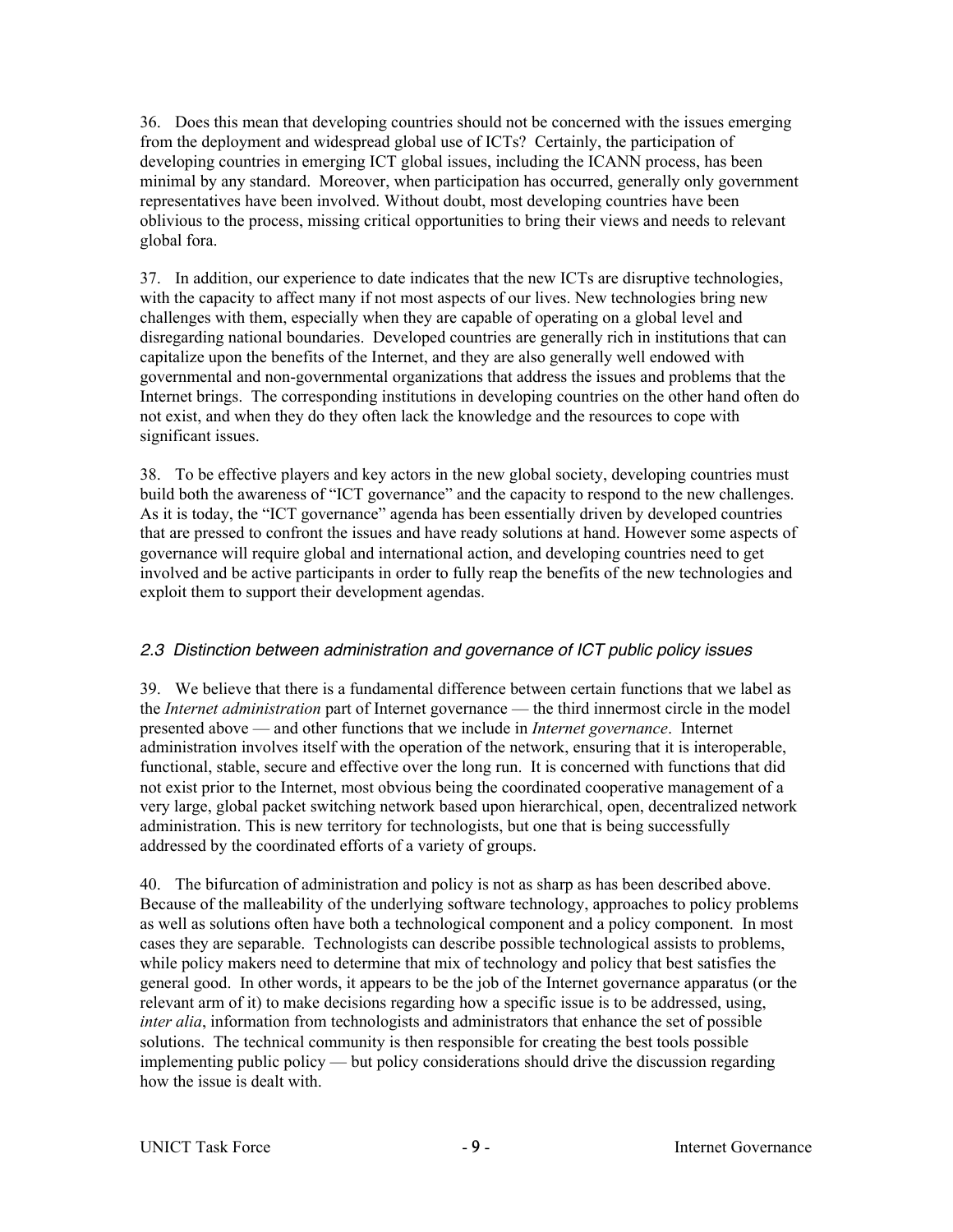41. Within this framework, the governance implications of Internet administration are quite important. In the next two sections, we focus upon each of these areas. The emphasis upon ICANN follows from WSIS' focus upon it because of its association in the minds of many (incorrectly in our view) with Internet governance, and *not* on its relative importance in Internet governance issues. To the extent possible, we believe that Internet administration should be policy free, and should be open, collaborative, consensus driven, bottom up, reflecting the current operating culture that pervades the core Internet community. This approach has worked well up to now.

# **3. MANAGEMENT AND ADMINISTRATION OF INTERNET SPACE**

### 3.1 Internet administration and coordination

42. The network research project that eventually became the Internet started in the late 1960's with funding from the US government for a project known as the ARPANET. Over time, the ARPANET became the Internet, which now claims at least 400 million users in all countries of the world. During its formative years, Internet administration and coordination was a simple business, but the basis for it that was established during that time has allowed the Internet to scale rapidly and successfully. Annex 1 contains a brief history of the Internet and its governance prior to 1998.

43. It is very important to understand that no one manages the Internet. The Internet is managed by many entities, all working within an open, coordinated framework. The management model is one of distributed management, and is provided by groups of cooperating entities. These entities are both geographically and organizationally distributed, but their actions are coordinated by a commonly accepted set of standards and modalities of action. ICANN occupies a key role in that it provides, *inter alia*, central coordination at the global level of the addressing functions that allow it to operate. Because of the bottom up orientation of the Internet's architecture and management model, such required coordination may be defined globally, but implementation is distributed and occurs at the local level in a bottom-up manner. This implies that governance models for the Internet are also likely to be distributed and cooperative in nature.

44. Within the realm of Internet technical administration, ICANN is by far not the sole responsible institution. The technical management of the Internet is also directed by the following principal actors on the Internet stage, who are now responsible for the technical management of the Internet and related ICT functions:

- The Internet Engineering Task Force (IETF) is the Internet's standards organization, responsible for the development of tested standards upon which the Internet rests.
- The Internet Society (ISOC) contains the Internet Engineering Steering Group (IESG), which sets the general agenda for the work of the IETF. In addition, ISOC is the entity that provides the legal umbrella for the activities of the IETF.
- The Internet Architecture Board (IAB), chartered by ISOC, provides oversight of aspects of the architecture for the protocols and procedures used by the Internet.
- The Internet Corporation for Assigned Names and Numbers (ICANN) is responsible for technical coordination of the Internet address space (IP numbers) and the Domain Name System.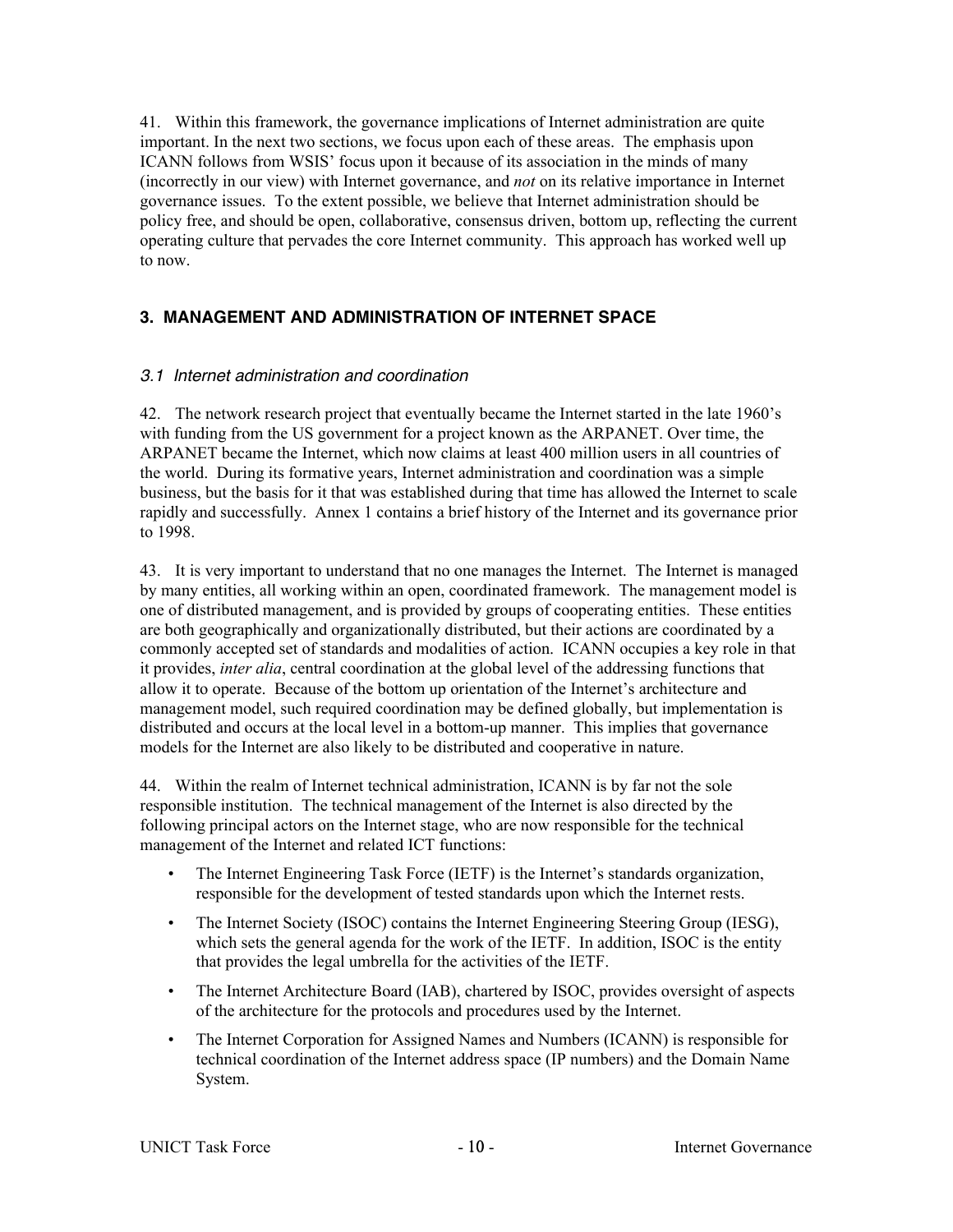- The Computer Emergency Response Team (CERT) in the U.S. and the growing number of national CERTs in other countries have responsibility for monitoring network-related threats to the integrity of the Internet and its attached computers.
- The Regional Internet Registries (RIRs) are responsible for the allocation of IP addresses in their regions of responsibility.
- The Internet Assigned Numbers Authority (IANA) is responsible for various administrative functions associated with management of the Internet's domain-name system root zone.
- The root server operators maintain a synchronized set of distributed common data base of the directories for top level domains.
- The World Wide Web Consortium (W3C) is responsible for standards pertaining to the World Wide Web.
- The International Telecommunications Union (ITU provides comprehensive standards at layer 1, (e.g. telephony) for communications technologies that carry Internet traffic. The ITU also provides international coordination of the allocation and use of the communication frequencies of the electromagnetic spectrum.
- The tier 1 ISPs, who provide the Internet's backbone functions, coordinate their activities through formalized network operators' groups, and have peering arrangements between themselves provide connectivity to other ISPs.

45. The above list includes an intergovernmental agency, a number of professional societies, several operational entities, an administrative organization, and a meritocracy with no direct legal status. Voluntary cooperation and transparency of operation, a position publicly avowed by all participants, allows these organizations to work together.

46. The continuing involvement of the U.S. Government in the administration of ICANN has been troubling for some countries. In effect, ICANN has operated under contract to the U.S. Department of Commerce, and is in theory subject to its direction. In practice, ICANN is more like an international organization, with a Board of Directors composed of more than 50% non-North American members. For all intents and purposes, the U.S. Department of Commerce has not made any attempt to overtly control any specific aspects of ICANN's activities.

### 3.2 A job of technical coordination and management

47. As we have noted, the Internet is a new form of communication. It shares characteristics with previous forms, but has attributes that set it off from any previous form and make it unique. It rests on concepts that are technically elegant, and that has allowed it to scale to hundreds of millions of connected computers distributed over almost all countries. In the process of that evolution, however, its actual structure has become quite complex. Further, its fundamental architecture has had to evolve to meet some of the social issues that it has generated, most visibly the need to harden its infrastructure against individuals who want to cause it harm or use it to do harm to others. Such people were not part of the cooperative environment in which that architecture initially evolved, but are currently users of it.

48. The management of the Internet has the objective of maintaining the operation, the integrity and the interoperability of the global Internet. It is a new technical effort. Before the Internet there was no knowledge about how to manage large packet networks, what addressing structures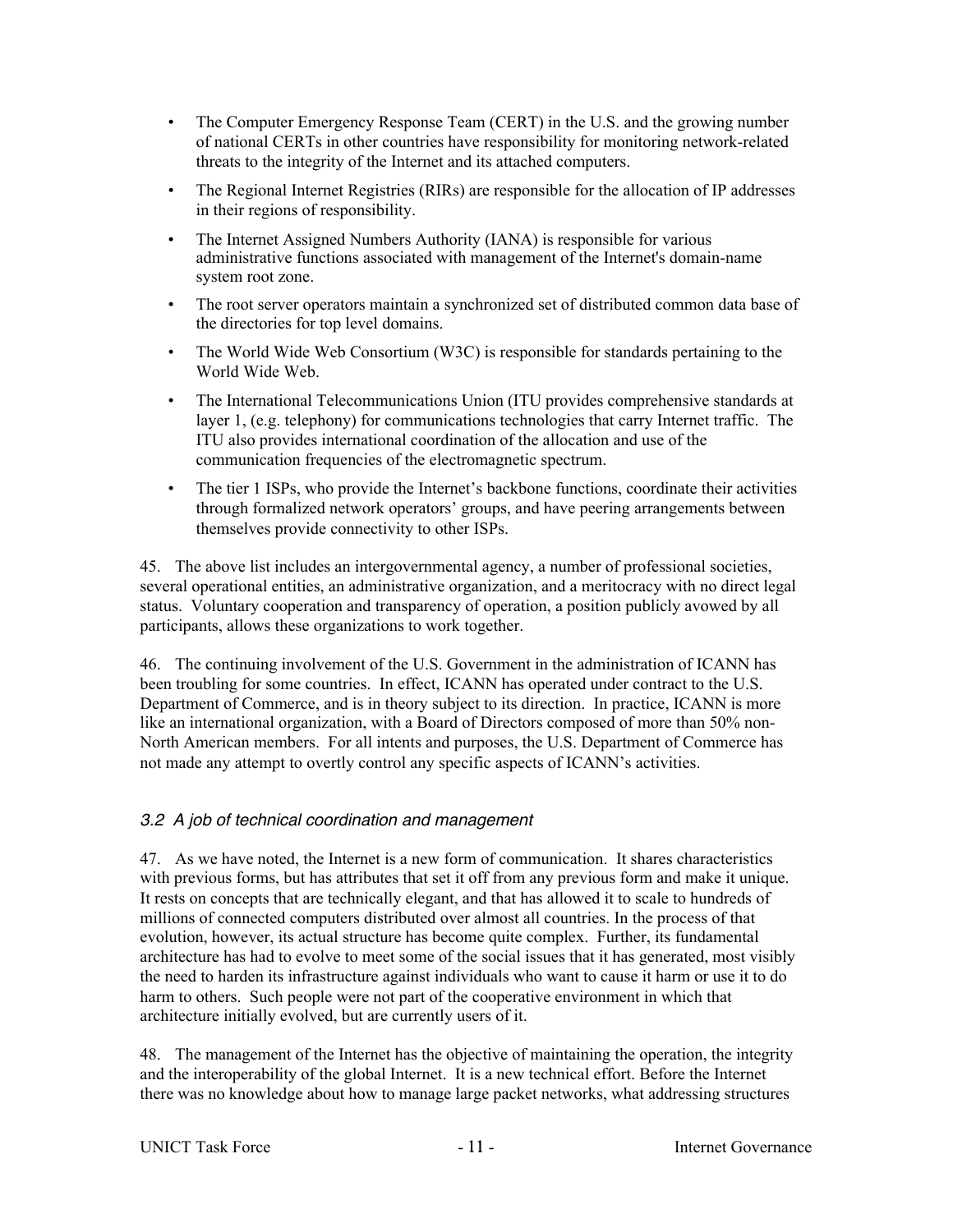would work, what economic models of either cost sharing or economic sustainability would prove to be durable and effective in meeting an increasing demand for services offered. The early technical management of the Internet was blessed with a clear and relatively scalable architectural vision and the very substantial input of many cooperative volunteers from multiple sectors through the Internet Engineering Task Force (IETF), which still serves as the formulating body for Internet standards even though it is essentially a body of interested and informed volunteers.

49. An essential aspect of the technical administration of the Internet has been that the administrative mechanisms that have evolved had little if any precedent, and that their creation and evolution have been essentially a technical task, invisible to the average user of the net. We believe that this is one of the two most important conceptual distinctions to make in the larger discussion of Internet governance. Internet administration concerns itself with the effective functioning of the network. In the execution of the administrative and coordination mandate, decisions have been needed that have governance implications. The set of Internet policy issues, discussed later in this report, concerns itself with the interaction of the Internet and a large set of public policy issues that preceded the Internet. In addressing these public policy issues, governance issues are prominent and diverse.

50. The technical administration of the Internet does involve some choices and the establishment of some policies by necessity. A discussion of these matters may be found in Annex 2.

# 3.3 Technical administration and coordination: An assessment

51. The current administration and coordination of the Internet's functions is a result of historical evolution. In general, given the pace of both technological change and growth of the Internet, the record has been quite good, particularly in industrialized countries. The policies that have been in place, combined with the informal and generally cooperative nature of the players in the Internet industry, have provided the flexibility and freedom for innovation that have fashioned the Internet into the ubiquitous and productive tool it is today.

52. The circumstances surrounding the Internet today are significantly different from the past, and it is reasonable to ask how a different set of policies and governance mechanisms for the administration and coordination of the Internet itself would assist in achieving certain goals. For the purposes of this exercise, the goal is certainly the rapid spread of the accessible and affordable Internet to as many people as possible, but with special reference to its availability and affordability in the developing countries, with the availability of content to assist in the development process.

53. Growth in companies and organizations inevitably requires change. The organizations in the Internet industry, including those listed above responsible for the operation and coordination of the network have exhibited change over time. Alternative governance structures are certainly possible. However, in contemplating change, one should always consider the possibility of unintended consequences. Internet administration and coordination is a complex task in which there are many players, and the value provided by changes must clearly exceed the disruption and uncertainty that they may cause.

54. The situation in most developing countries is more complicated. First, although clear rules, guidelines and procedures have been established at the global level, their implementation and enforcement at the national level has been very uneven. It is still possible find situations where users of the Internet are being asked to pay for the assignment of IP addresses. In addition, the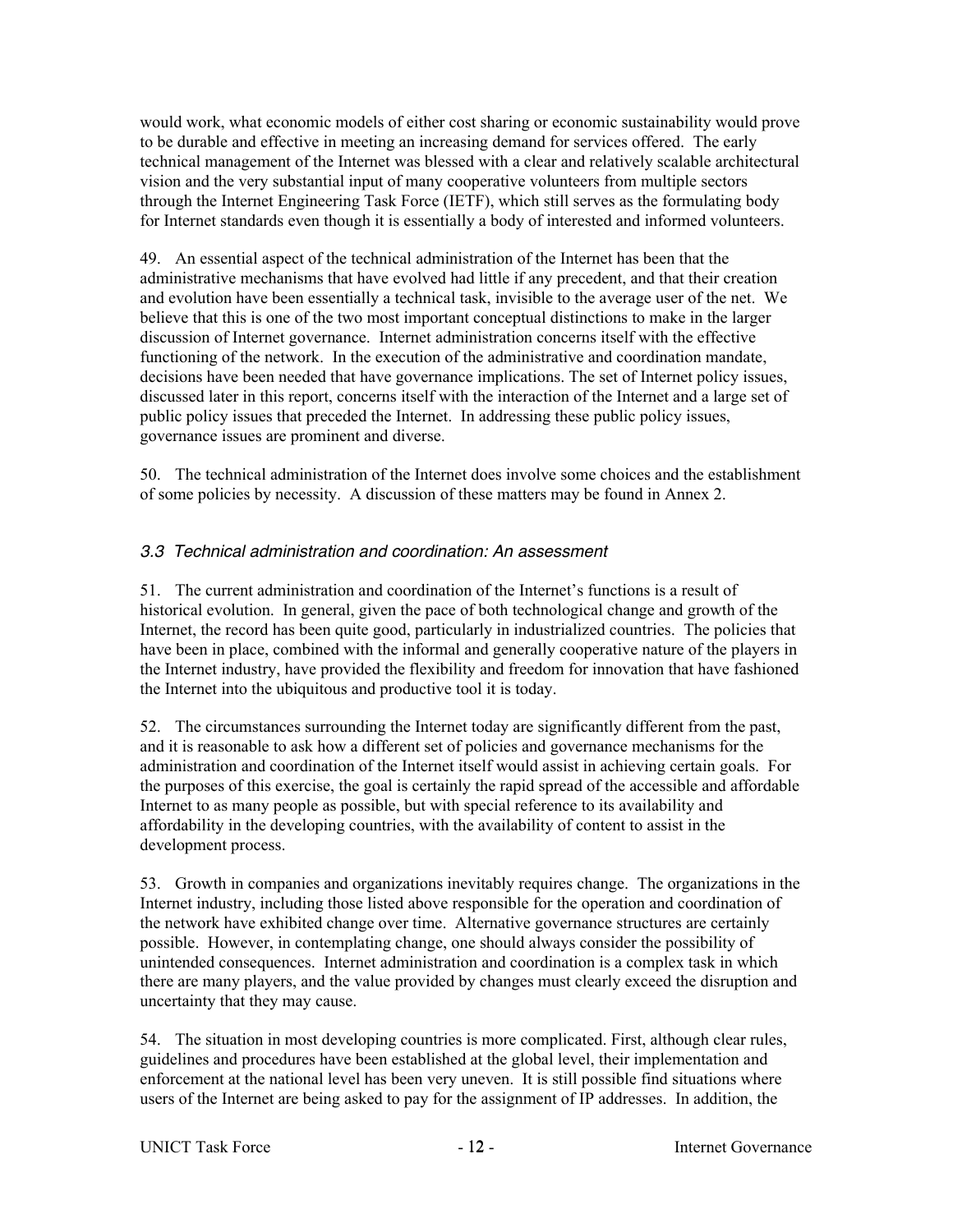price for domain names is usually higher, and ISPs often operate in a quasi-monopolistic market. As a result, users seeking domain names in their countries are often bypassing the use of ccTLDs. Secondly, in most developing countries there is little awareness of the existing rules and procedures for Internet administration and coordination. This is partly due to the fact that most of the population in these countries is usually not connected to the Internet, combined with the fact that there is no national organization or governance mechanism to oversee the implementation and management of existing procedures. Finally, many developing countries still lack the local capacity to address these issues and insufficient effort has been made at the global level to promote national capacity development for this purpose. Contrast this with the now multiple capacity building efforts for telecom regulators supported by developed countries and bi/multilateral organizations.

# **4. ICT GOVERNANCE AND PUBLIC POLICY ISSUES**

55. The growth and increasing pervasiveness in the use of ICTs, including the Internet, has raised a large group of public policy issues, some new, some old now seen under a new light, that have acquired global relevance and have required concerted action for being addressed in a successful fashion. These issues offer a considerable challenge, arising from the introduction and impact of the Internet into a sphere of activity that previously existed but did not then have to contend with any of the disruptions that the Internet may have introduced. In addition, in many transitional and developing countries, Internet aspects of policy issues are arising at the same time that legal reforms are being undertaken in the underlying legal environment applicable to offline transactions.

56. For example, some countries eager to take advantage of the Internet's commercial potential do not have the legal rules and enforcement mechanisms that will support credit or debit cards even for face-to-face transactions. Similarly, the development of national and international rules for electronic funds transfers predated the Internet, but participation in that system will be necessary if the Internet is to be used for online commerce. Fundamental issues like transparency, the adoption and constant application of rules that are both predictable and flexible, and an efficient non-corrupt court system — all major objectives of law reform efforts generally — are also crucial to the development of the Internet.

57. We suggest that this distinction defines an area of policy concerns that we believe is appropriate to consider labeling as a separate group of issues, and to consider labeling the group as the domain of Internet-related policy issues that are not related to Internet administration, but come from the intrusion of the Internet into existing human activities. The issue areas involved are the same areas that presented issues prior to the introduction of the Internet, but the unique and distinguishing nature of the Internet, as described above, requires at the very least an examination of whether existing legal and other policy instruments suffice or whether a more fundamental rethinking of the national and international policy environment is required to cope with new and different manifestations of those issues.

58. In particular, the essential elimination of distance by the Internet requires a rethinking of the geographic scope of policy instruments that may have sufficed in pre-Internet days. Policies that previously could be more or less successfully applied at the local or national level may now have to be coordinated at the national or international level, bringing into play the complexity of and interaction between different legal systems and the need for international resolution of issues that were previously more local in character.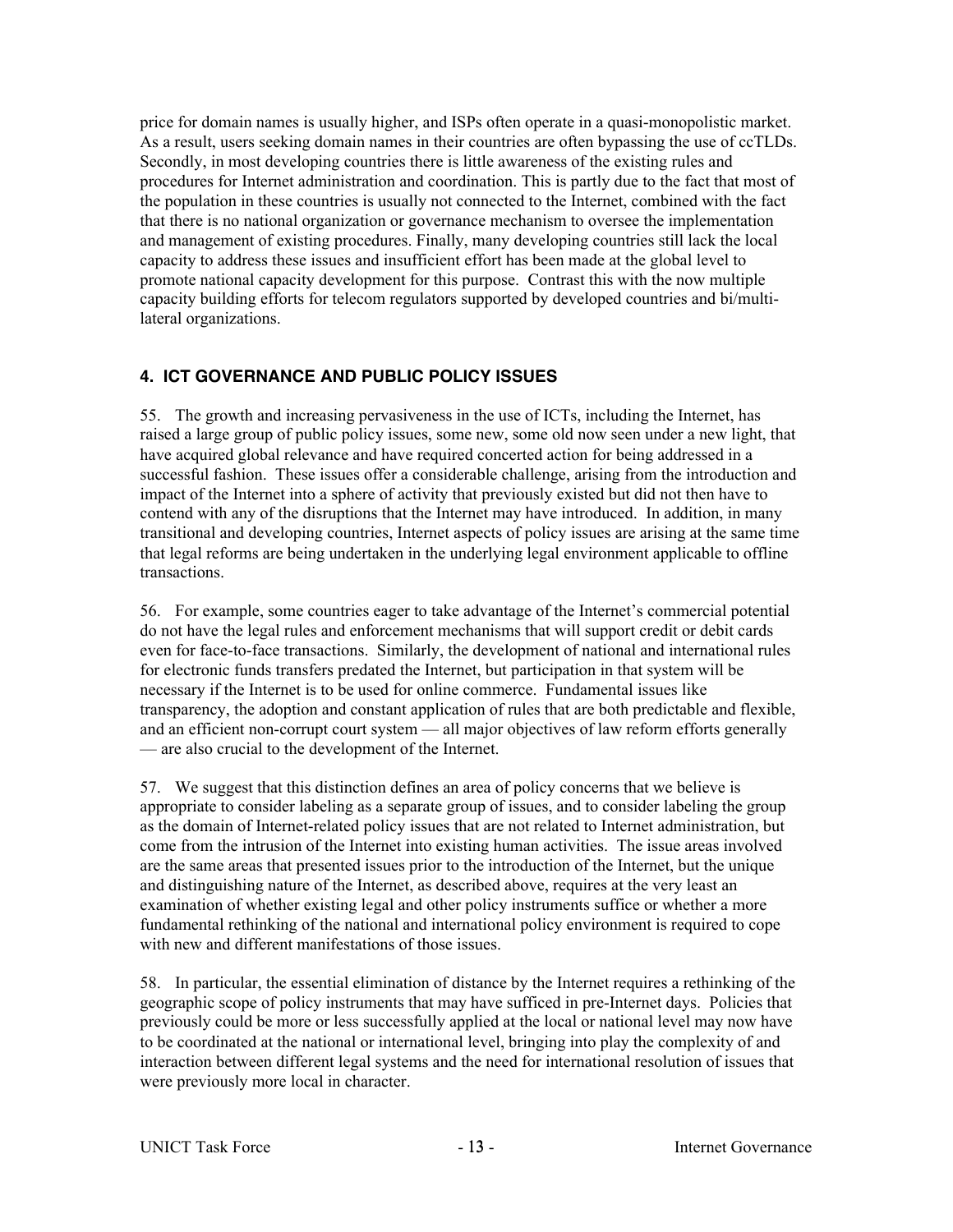59. If this framework is accepted, then it becomes clear that Internet-related public policy issues need to be addressed in a distributed manner, by multiple organizations at multiple levels. This conclusion derives directly from the fact that the responsibility for ICT policy, as well as implementation and enforcement, of those same issues in pre-Internet times was distributed throughout multiple organizations at multiple levels.

Furthermore, and of considerable importance, is the fact that there are existing institutions that already work at multiple levels and that currently address each of these problem areas, and they have the expertise and credibility that is crucial to the resolution of the Internet-related policy issues. These existing institutions include a mix of national governments, regional and international bodies, self-regulatory bodies, trade associations, and consensus-based voluntary standards bodies. Viewed in this light, Internet and ICT policy governance already spans a large space of issues, and this governance is shared among many institutions of significantly different types.

60. The policy issues within scope of ICT and Internet governance are, *inter alia*, described in the following sections.

# 4.1 Content issues

61. Content issues may be among the most difficult issues that the Internet affects in new ways. The question of what is acceptable content has always been a subject of debate. While it is recognized that different cultures and countries have different standards, there has been a worldwide commitment to freedom of expression and a movement in recent decades towards an expansion of freedom of expression. Article 19 of the Universal Declaration of Human Rights provides that "Everyone has the right to freedom of opinion and expression; this right includes freedom to hold opinions without interference and to seek, receive and impart information and ideas through any media and regardless of frontiers." Similar language appears Article 19 of the International Covenant on Civil and Political Rights (CCPR), in Article 10 of the European Convention of Human Rights (ECHR), and in Article 13 of the American Convention on Human Rights. In the age of the borderless Internet, the protection of a right to freedom of expression "regardless of frontiers" takes on new and more powerful meaning.

62. In the past, content has been regulated physically (censorship of indigenous publishers and border inspections to keep out objectionable materials from abroad) and in a very gross way by the jamming of TV and radio signals and prohibitions on the ownership of receiving devices (satellite dishes). While Internet traffic is capable of being filtered, the process of filtering is much more complex due to the millions of sites of material and the ability of a site to add or change addresses of potentially objectionable material.

63. We see differences among different groupings of content types that may be useful in guiding public policy:

- content that is universally hateful and illegal. Child pornography is in this class of content.
- content that is culturally objectionable and possibly illegal; often pornography, doubts about the established religion criticism of government fit into this category
- content that is politically objectionable. Generally criticism of government beyond tolerable limits (which may not exist)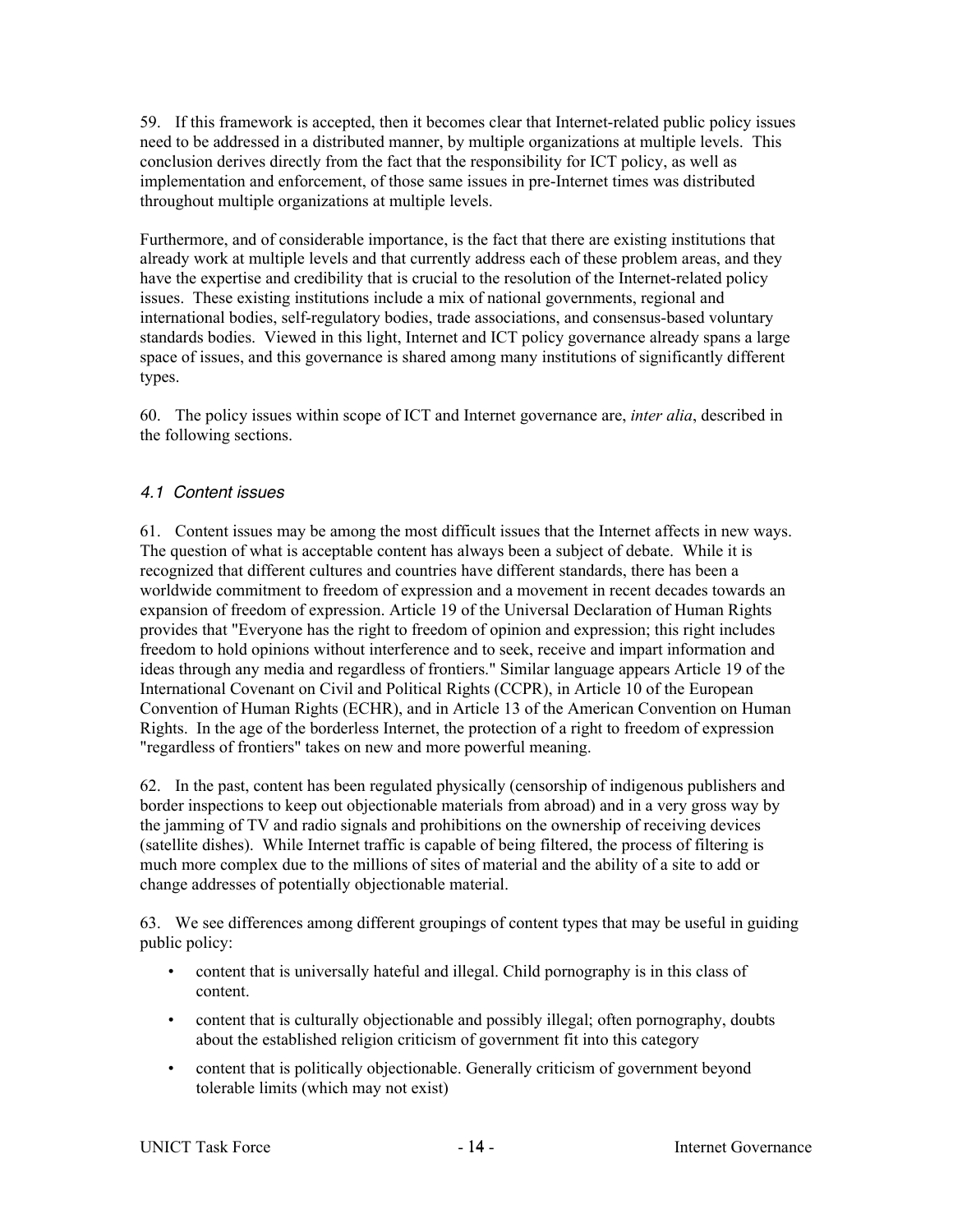- Libelous content content that causes injury to reputation.
- content that is objectionable not because of its substance but because of its means of transmission, such as spam, which increases transmission costs, places a burden on recipients, and degrades the on-line experience

In this context it is important to note that while there are issues of "objectionable content", there is also the principle of the right of access to information, free of censorship.

64. Public policy needs to address all of these types of content, within the framework of cultural diversity, international human rights and the continuing relevance of the nation state. What may be objectionable in one place may not be objectionable in another, and vice-versa. Despite the borderless nature of the Internet, nations still retain the authority to regulate their own nationals. France, for example, can still punish French citizens who access neo-Nazi material. The hardest issue, and one that remains unresolved, is the question of jurisdiction. There are a variety of ways in which content can cross national boundaries in such a way that laws or standards are violated, and there is no clean method of deciding the jurisdiction in which the case is to be considered. International human rights bodies, including the European Court of Human Rights and the UN Commission on Human Rights, continue to define the scope of the freedom of expression. These bodies have recognized that the scope of the freedom depends in part on the nature of the medium and that the Internet is entitled to the highest form of protection.

65. One of the most difficult issues concerning Internet governance is the question of jurisdiction. The Hague Conference on Private International Law has been drafting an international convention in an effort to set international rules for determining the court in which foreign parties can be sued and when countries must recognize the judgments of foreign courts.

66. Some argue that crafting a convention to address jurisdictional issues will take too long and that alternative dispute resolution may provide an interim solution. The World Intellectual Property Organization helped craft a policy instituted in late 1999 by the Internet Corporation for Assigned Names and Numbers, the organization charged with managing the Internet's domain name system, for resolving trademark disputes involving domain names. Others complain, however, that the ICANN process is one-sided in favor of business interests. WIPO has launched other initiatives aimed at addressing some of the questions surrounding applicable law and jurisdiction raised by the Internet, including draft guidelines for how the same trademarks in different countries can coexist on the Internet.

67. Meanwhile, national courts continue to exercise jurisdiction over their own nationals, and countries are seeking bilateral cooperation on matters of mutual interest.

68. Distinct from the question of what is illegal is the question of who is liable for illegal content. Generally, the more developed countries of Europe and North America have adopted a rule that holds the creators of content liable, but that does not impose liability on ISPs or other mere conduits of information. Under this approach, reflected in the EU regulatory framework, an ISP is not responsible for monitoring traffic over its system. A entity hosting content it did not create is liable only if it is notified of the illegal content and fails to take it down.

# 4.2 Crime and cybersecurity

69. The introduction of the Internet has brought with it new ways of committing illegal acts. These new ways depend upon knowledge of Internet technology, and often prey upon users who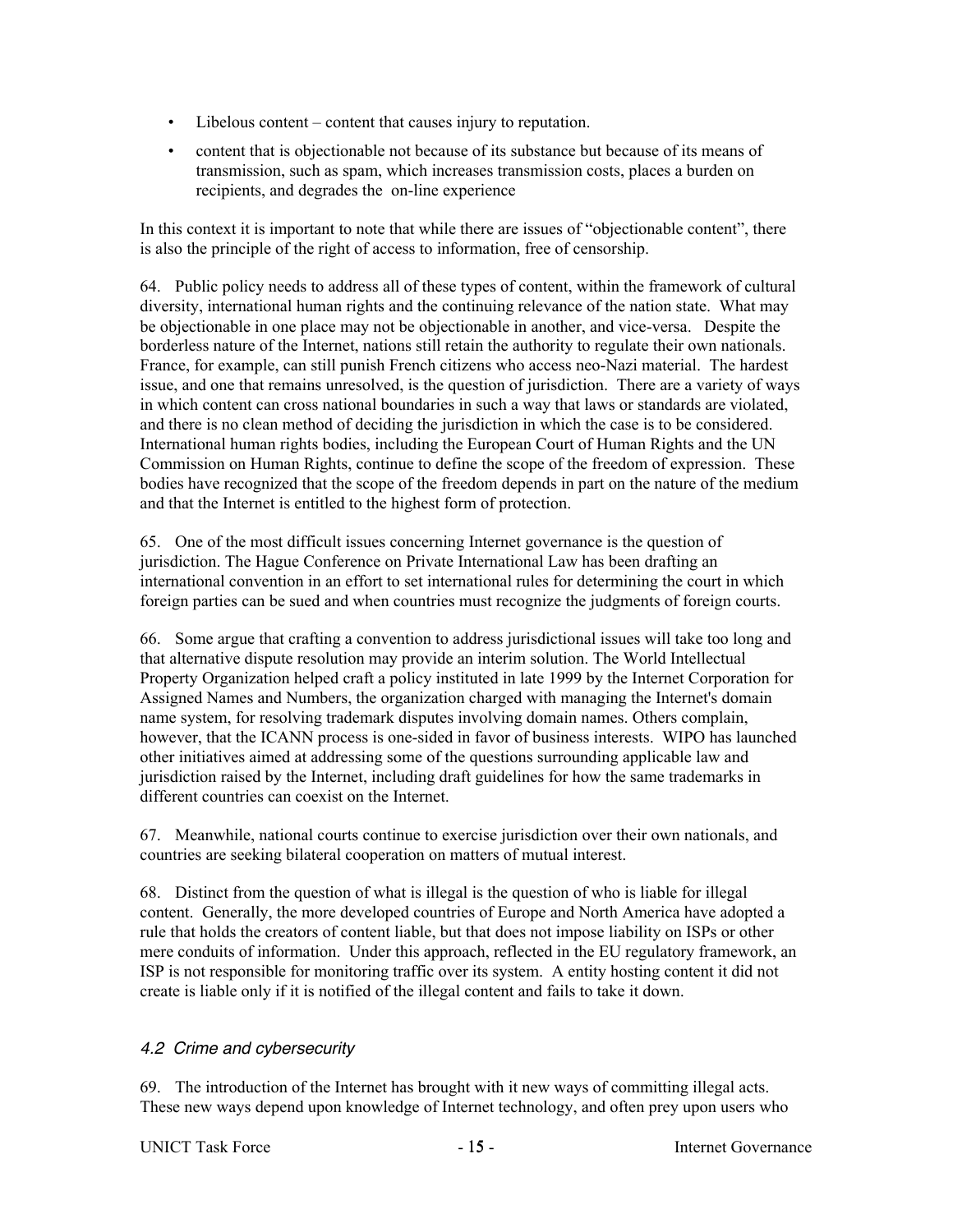are not sophisticated or suspicious. A recent issue of *The Economist* introduced an apt term for some of these behaviors and actions: *e-hooliganism*.

70. Some examples of e-hooliganism follow. It should be noted that countries' legal systems vary widely regarding their defining any or all of these behaviors as illegal and criminal.

- Data interception to intentionally intercept, without right, by technical means, nonpublic transmissions of computer data to, from or within a computer system. Deterrence of this crime constitutes an essential element of cyber-trust, for it protects the confidentiality of communications.
- Data interference to intentionally damage, delete, degrade, alter or suppress data in someone else's computer without right. This would include, for example, intentionally sending viruses that delete files, or hacking a computer and changing or deleting data, or hacking a web site and changing its appearance.
- System interference to intentionally cause serious hindrance without right to the functioning of a computer system by inputting, transmitting, damaging, deleting, deteriorating, altering or suppressing computer data. This would include things like denial of service attacks or introducing viruses into a system in ways that interfere with its normal usage.
- Illegal access: intentionally accessing, without right, the computer system of another. It can be thought of as the cyberspace equivalent of trespass.
- Forging phony e-mail addresses to avoid identification
- Typosquatting, i.e. trapping the results of user mistyping and catching it with, e.g. a domain name containing the often frequent misspelling.
- Hijacking people's use of networked computers through the installation of hidden back doors
- Spyware, such as hidden software in a computer that records keystrokes and/or screen information that is then secretly transmitted to the party that installed the spyware
- Display of material not requested, such as advertisements; these tools are often referred to as adware, pop-up windows, or pop-under windows.
- Increased ease of identity theft through increased availability of publicly available information on the Internet..
- Financial fraud through exploitation of financial data, most often attempted using credit card information.

71. A number of international institutions have undertaken efforts to harmonize national laws on cybercrime and address issues of cybersecurity. The European Union has developed a cybersecurity strategy in a series of Communications and proposals from the Commission. The APEC forum has adopted a cybersecurity strategy drafted by its Telecommunications and Information Working Group. OAS has done regional work as well. OECD has issued a set of Guidelines that constitute a road map for governments and private enterprises in developing cybersecurity strategies. One of the most extensive efforts was undertaken by the Council of Europe, which has drafted a convention on cybercrime.

4.3 Intellectual Property Issues (other than DNS issues)

72. Protection of intellectual property (IP) is crucial to many aspects of the information society, ranging from online e-commerce to IT-enabled outsourcing to software development. The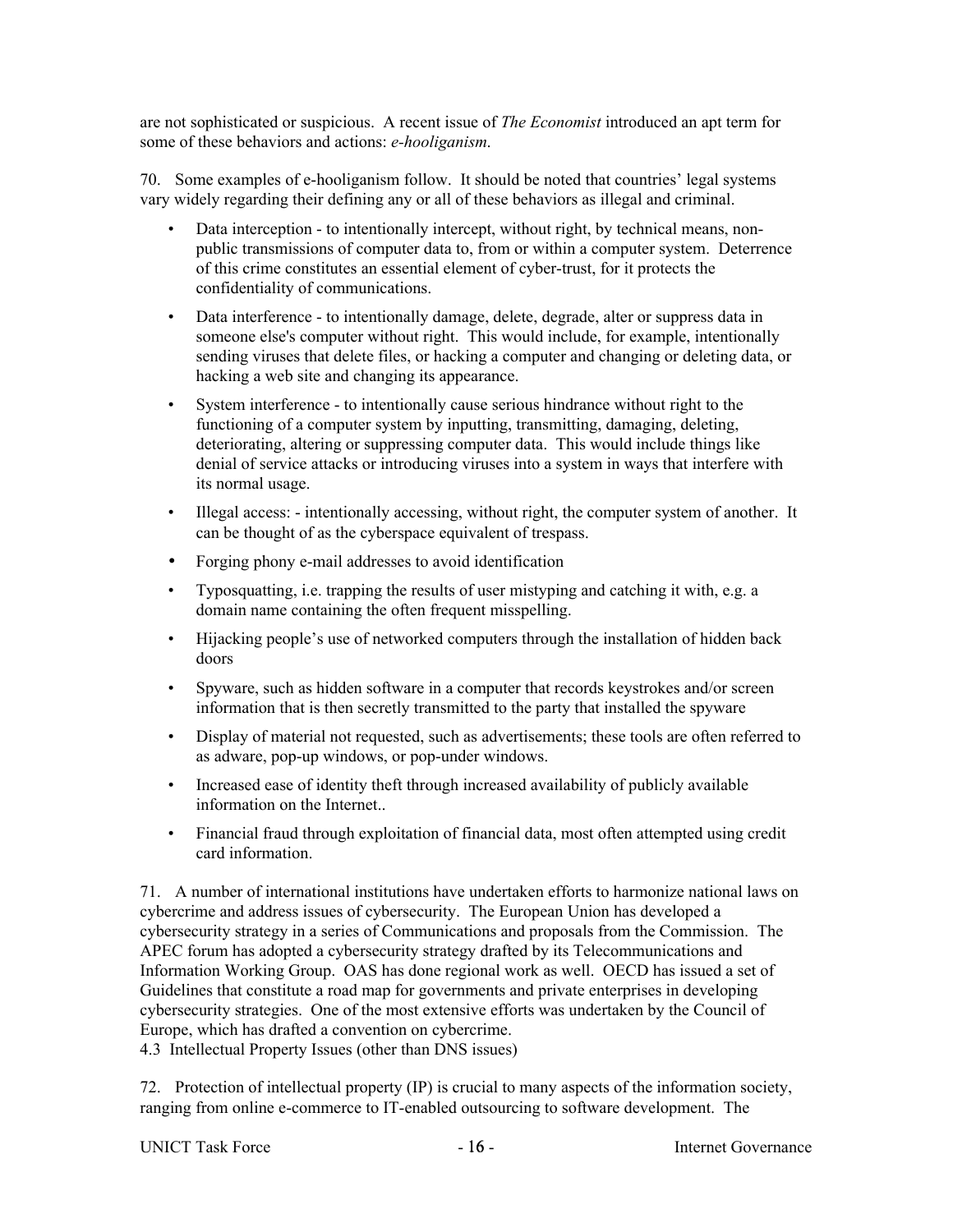Internet poses special challenges to the protection of intellectual property, especially as broadband services make transfer of large music and video files feasible.

73. The three main branches of intellectual property law are copyright, trademark and patents. There are more than two dozen international agreements concerning IP. The World Intellectual Property Organization (WIPO) is an international organization under the umbrella of the United Nations tasked with administering international IP treaties and assisting governments, organizations and the private sector with IP-related issues. Two of the crucial international treaties are the WIPO Copyright Treaty (WCT) and the WIPO Performances and Phonograms Treaty (WPPT), which came into force in March and May 2002 respectively.

74. Equally important is the Agreement on Trade-Related Aspects of Intellectual Property Rights (TRIPS), which nations must adopt in order to be part of the World Trade Organization (WTO). TRIPS sets a minimum standard for IP protection that all signatories must meet, based primarily on the Paris Convention for the Protection of Industrial Property and the Berne Convention for the Protection of Literary and Artistic Works. Countries that join the WTO, and thereby agree to be bound by its rules, must amend their domestic law to conform with these conventions. TRIPS provides for the resolution of disputes between nations through the WTO.

## 4.3 The Economics of Interconnection for Developing Countries

75. Payments for international voice telephone calls are split between the connected countries and financial settlements are then computed for all countries. This has been a boon for developing countries, most of which maintain high international tariffs as a source of foreign exchange although this has changed somewhat in the last few years due in part to increased competition among operators of voice services in developing countries.

76. This is not the case for Internet Service Providers (ISPs) who, to date, remain oblivious to geographic settlements. As a matter of fact, a globally agreed policy does not exist for this issue. As a result, ISPs settle payments among themselves. In this case, developing countries no longer have a subsidy and in fact often pay for the full cost of connecting to the global Internet. Tier 1 ISPs have argued in the past that this reflect the actual economics of the connection as most traffic from developing countries passes through them, regardless of its final destination. Although a thorny issue, the critical question here is both a lack of adequate empirical analysis to determine whether the current system is "fair," and the lack of a "governance" space to deal with the issue on a more systematic and complete fashion. As it stands today, the issue is not likely to be resolved in the short or medium run.

# 4.4 Privacy and confidentiality of information

77. Privacy of communications and stored data is a critical element of consumer and user trust in an on-line environment and a necessary condition for the development of electronic commerce. Three international organizations have developed guidelines or rules that set forth a consistent set of basic consumer privacy protections: the Organization for Economic Co-operation and Development, which promulgated Guidelines on the Protection of Privacy and Transborder Flows of Personal Data in 1980 and has continued to monitor their implementation and to provide policy and practical guidance for implementing privacy protection online, addressed to member countries, business and other organizations, individual users and consumers; the Council of Europe, whose Convention for the Protection of Individuals with Regard to Automatic Processing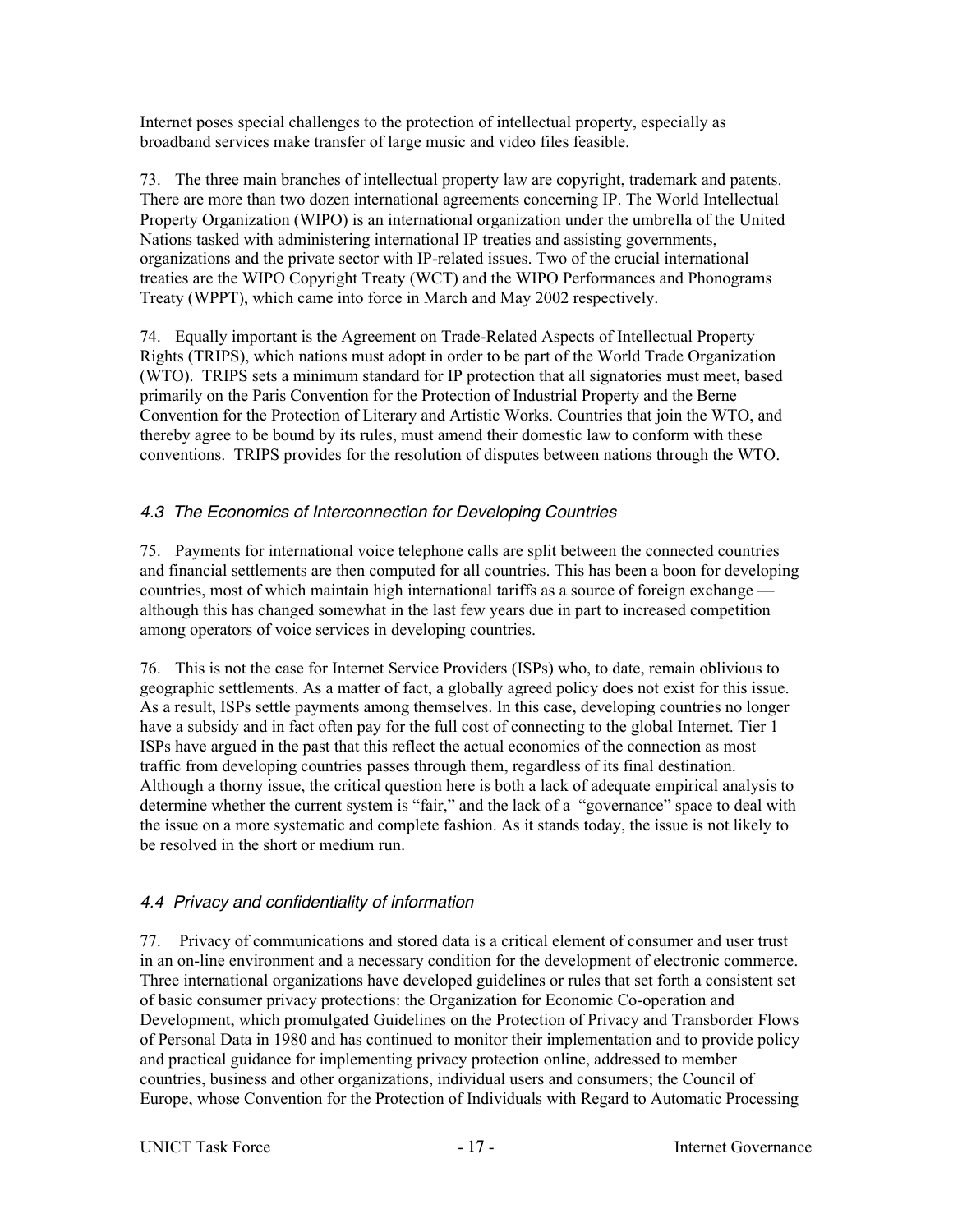of Personal Data (1981) sets out the basic principles for data protection, and the European Union, whose Data Protection Directive (1995) the OECD guidelines have been adopted by countries that are not members of the OECD, and the EU Data Protection Directive has had an impact far beyond Europe.

78. Privacy is also widely recognized as a human right. Article 12 of the Universal Declaration of Human Rights states, "No one should be subjected to arbitrary interference with his privacy, family, home or correspondence, nor to attacks on his honour or reputation. Everyone has the right to the protection of the law against such interferences or attacks." Other international human rights instruments specifically recognize privacy as a right, including the International Covenant on Civil and Political Rights (Article 17).

79. On the regional level, various treaties make these rights legally enforceable, including Article 8 of the European Convention for the Protection of Human Rights and Fundamental Freedoms and Article 11 of the American Convention on Human Rights. International human rights tribunals and commissions have begun to define the meaning of this privacy right in the digital era. Concern with privacy is manifesting itself in public policy discussions around the world. For example, the Asia Pacific Economic Cooperation (APEC) group held a conference in February 2003 entitled "Addressing Privacy Protection: Charting a Path for APEC." The conference brought privacy advocates, businesses and government representatives together to develop a new approach to online data privacy for the Asia-Pacific Region.

### 4.5 Contracts and e-commerce

80. As commerce moved to the Internet, legal questions arose as to the validity and enforceability of contracts entered into by electronic means. Over time, many legal systems had given special significance to signatures as an expression of intent to be bound to a contract. This raised the question of what is a signature online. Similarly, evidentiary laws of some countries gave preference to the introduction of the "original" of a document. What is the original of a digital document?

81. The United National Commission on International Trade law has addressed these issues, developing model laws on Electronic Commerce and Electronic Signatures. The Bank for International Settlements has promulgated a set of Core Principles for Systematically Important Payment Systems. The EU has an extensive body of rules and procedures on electronic funds transfers, including a directive on electronic money institutions and UNCITRAL has a model law on International Credit Transfers i.e. wire transfers.

# 4.6 IP Telephony (VoIP)

82. Voice over Internet Protocol (VoIP) is perhaps the best example of both the convergence of technologies and the recast of an existing issue into our proposed 3-D space. Since its beginnings, the provision of telephone services has been the exclusive realm of telecom operators. Based on circuit-switching technologies, the provision of the service in developing countries, usually furnished by telecom monopolies until recently, relied on small markets with high-profit margins and did not reach most of the population. The liberalization of the national telecom sector in many countries coincided with the emergence of VoIP. VoIP poses a tremendous challenge to existing telecom operators as new competition in the provision of phone services — in addition to cellular phone service — can undermine their core business. For our purposes, it will suffice to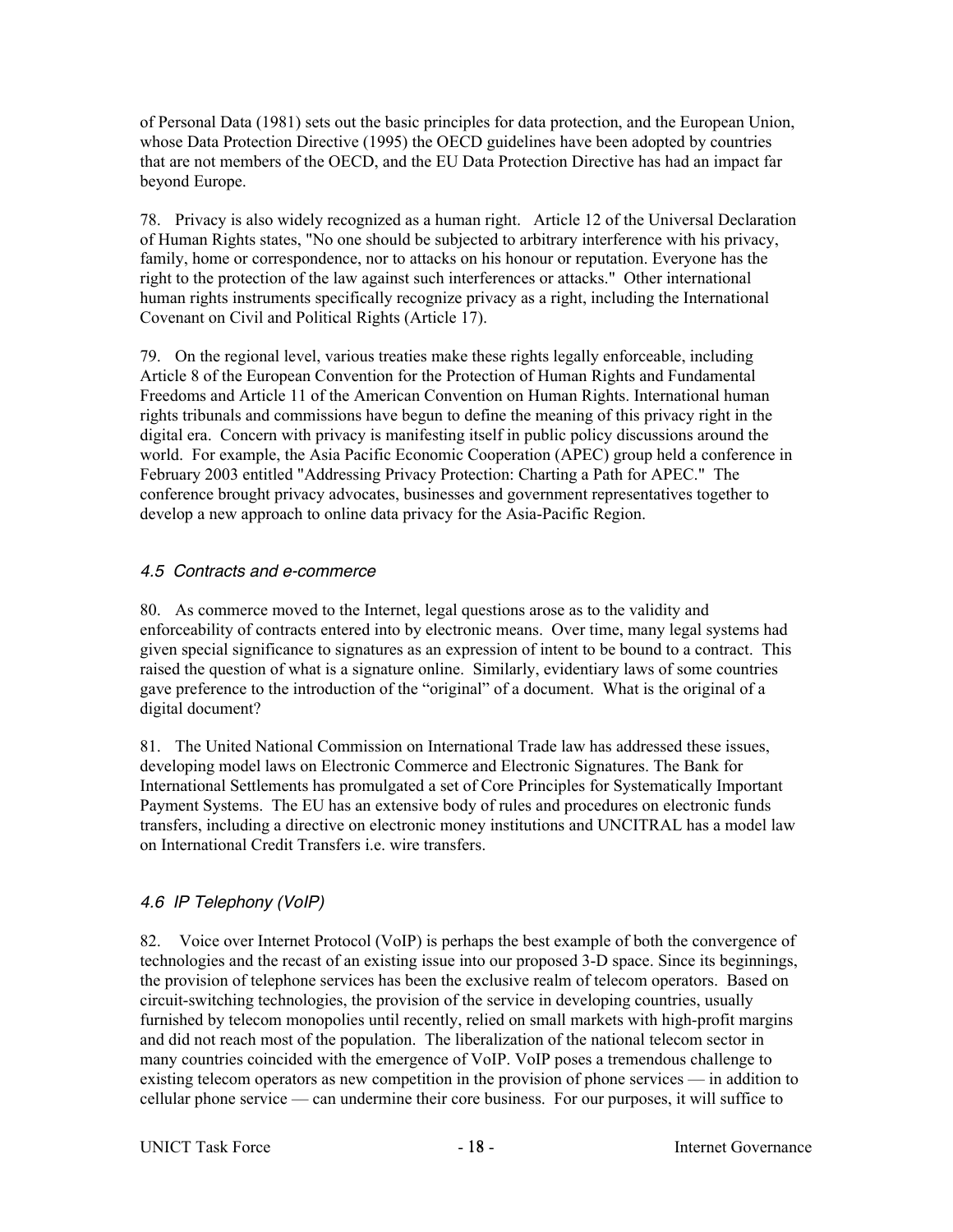say the VoIP also poses a challenge to traditional telecom regulation as, being an Internet based technology solution, it also falls under the scope of ICT governance.

### 4.7 Universal access and service policies

83. Universal access refers to providing access to telecommunications facilities to all inhabitants of a country. Universal service refers to connecting every residence with telecommunications services. These concepts come from voice telephony, and generally involve policy issues of cross subsidization between areas of low connections costs, generally cities, and areas of high connection costs, generally rural areas.

84. The concepts of universal access and universal service apply equally to ICTs other than voice telephony, including the Internet, although the services may be delivered in different ways provided by the technologies. The locations of service may be different for universal access, viz. telecentres may be appropriate for voice whereas libraries and schools may be equally appropriate for Internet.

85. The more general issue is how to propagate the diffusion of Internet as widely as possible in a country, in a manner that is financially sustainable and accomplishes the social objectives desired. Both intergovernmental agencies, the World Bank and the ITU among others, and bilateral aid agencies provide substantial assistance to countries in this area, directly and through non-governmental organizations.

### 4.8 Liberalization of telecommunications

86. In its early phases, the Internet operated on top of the telephone system. Important policy decisions in the telecommunications arena paved the way for the development of the Internet, especially the worldwide trend towards "liberalization:" the introduction of competition and the privatization of telephone companies. With the convergence of wire line telephony, wireless communications and cable, the broad policy environment for ICTs is based on competition, interconnection, universal service obligations, and the elimination of many licensing requirements, among other policies. The major institutions driving these policy developments have been the World Trade Organization, through the GATS system and its Basic Agreement on Telecommunications, and the World Bank. Important roles have also been played by the OECD and the European Union.

### 4.9 Consumer protection

87. E-commerce will flourish only if legal systems enforce both commercial and consumer contracts. Special protections are warranted in the case of consumers. For example, the protection of consumers includes laws prohibiting misleading advertisements, regulating consumer financial services and consumer credit, and concerning liability for defective products.

88. With regard to online contracts and other distance contracts, rules should ensure that, prior to the conclusion of any contract, the consumer is provided with clear and comprehensible information concerning key matters such as the identity and the address of the supplier; the characteristics of the goods or services and their price; and the arrangements for payment, delivery or performance. For major online transactions and other distance contracts, consumers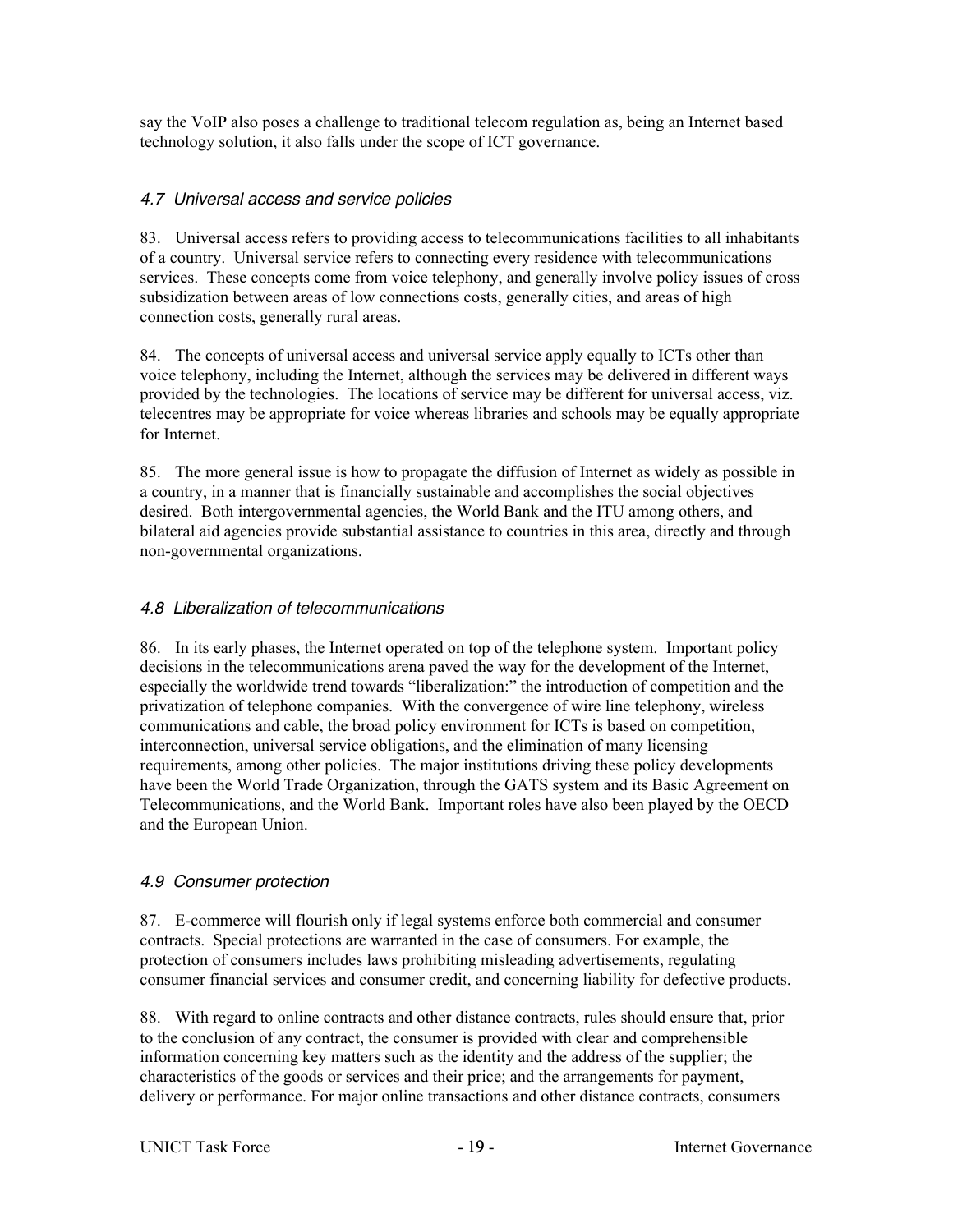should be afforded a right of withdrawal, which makes it possible to cancel credit agreements concluded in connection with a transaction. Unless otherwise agreed to, the supplier should be required to perform a contract within thirty days. Where the supplier fails to perform his side of the contract, the consumer must be informed and any sums paid refunded, unless the consumer agrees to accept an equivalent good or service. Consumers should not be held liable for amounts billed to them for "unauthorized transactions." In the event of fraudulent use of his payment card, the consumer may request cancellation of payment and reimbursement of the amounts paid. Vendors should promptly refund consumer payments for unauthorized transactions or sales transactions in which consumers did not receive what they paid for. Where unsolicited goods or services are supplied, the consumer's failure to reply does not constitute consent.

89. International bodies that have developed models on the protection of consumers in respect of distance contracts and e-commerce include the European Union and the OECD.

## 4.10 Taxation of goods and services on the Internet

90. Key principles for the taxation of electronic commerce were agreed to at the OECD Ministerial Conference in Ottawa in 1998. The OECD concluded that the taxation principles that guide governments in relation to conventional commerce should also guide them in relation to electronic commerce. The OECD framework provides that the present international norms are capable of being applied to electronic commerce, but that some clarifications should be given as to how these norms, and in particular the Model Tax Convention, applies. In the consumption tax area, the framework provides that taxation should occur in the jurisdiction where consumption taxes place, and that the supply of digitized products should not be treated as a supply of goods. In the tax administration area, information reporting requirements and tax collection procedures should be neutral and fair, so that the level and standard is comparable to what is required for traditional commerce (although different means may be necessary to achieve those requirements).

91. Based on these principles, European Commissioner Frits Bolkstein stated in September 2000, "We have international agreement on the principle that for consumption taxes the rules should result in taxation in the jurisdiction where consumption takes place." The EU endorsed three main principles drawn from the OECD framework. The first is that no new or additional taxes need be considered for e-commerce but that existing taxes — and specifically VAT should be adapted so that they can be applied to e-commerce. The second principle is that, for consumption taxes, electronic deliveries should not be considered as goods. In the case of the EU VAT system, they should be treated as supplies of services. The third principle is that taxation should take place in the jurisdiction where consumption takes place.

### 4.11 Local content, languages and character sets

92. In order for information to be of use to people, they have to be able to read it. This implies that the content has to be in a language that is understood, and moreover, that the written characters that the language uses need to have a standard representation understood by all readers and writes of the language. This is often referred to as the multilingual issue, which is also implicitly a multi-alphabet issue.

93. The historical development of computing and networking in English-speaking countries has meant that most of the initial content of the Internet was expressed in the English language using a character set, ASCII, that did not include even common variants of the Latin alphabet. This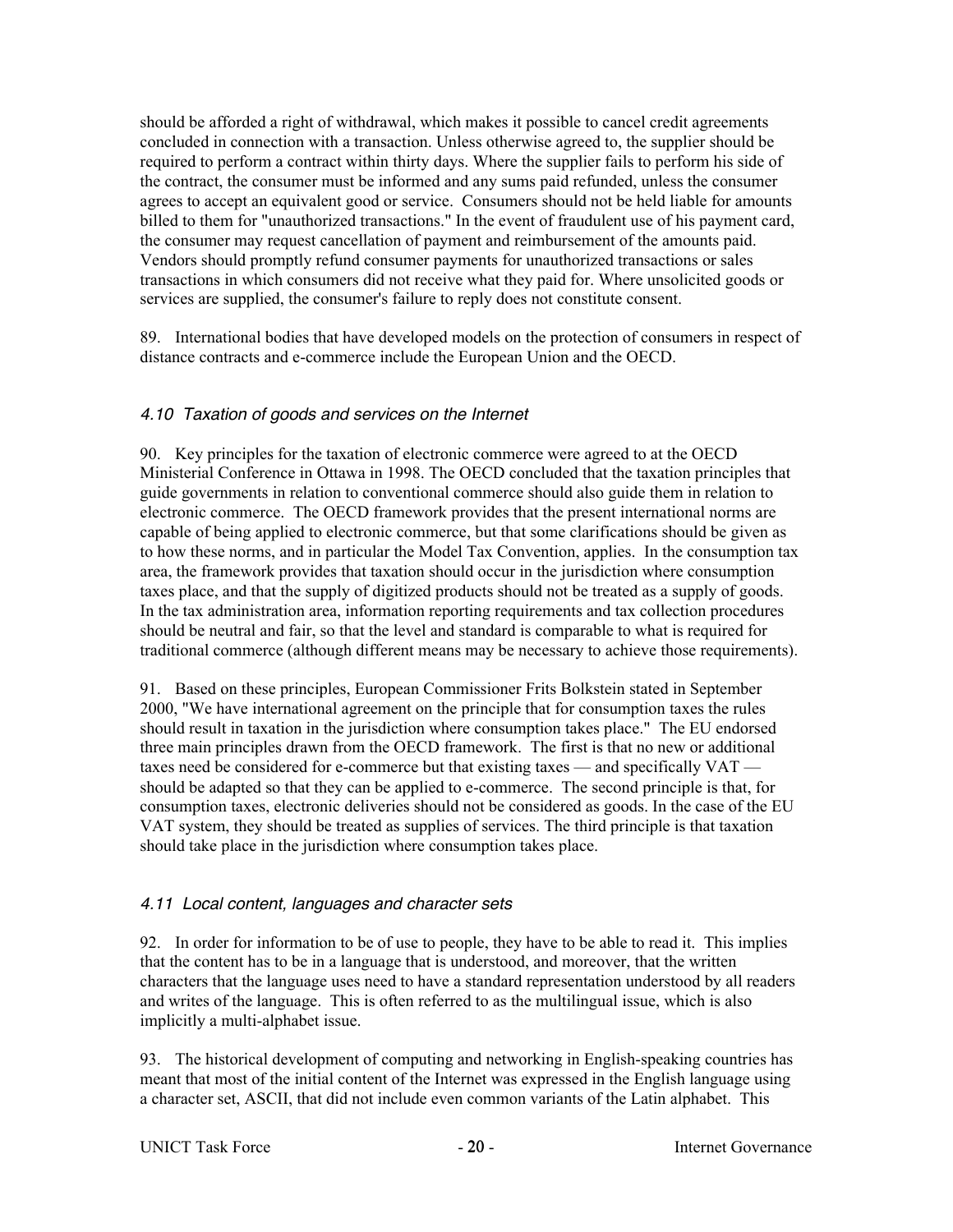situation is changing substantially as computer software is being adapted to use a much larger superset of characters, UNICODE, which is being increasingly adopted by he computing industry. Adoption of this standard is slower in the area of application programs (for market reasons) and in domain names (for technical reasons), but progress is being made.

94. Among the organizations working to achieve the penetration of multi-lingual, multi-alphabet capability into all aspects of the Internet are the IETF, the W3C, ICANN, and the various national standards bodies that have responsibility for defining their subsets of the character code tables.

## 4.12 Enabling entrepreneurism and the private sector

95. The Internet and the information society in general are characterized by innovation, speed and flexibility. To support Internet development, legal and regulatory frameworks should be transparent, predictable and flexible. These are matters within the control of national and local governments. There is growing recognition worldwide that many policies that promote ICT development are the same policies that promote entrepreneurship in general. Entrepreneurs online and offline should be able to form a business and begin operations without having to satisfy unnecessary licensing requirements. The streamlining of regulatory burdens and the elimination of bureaucratic corruption can support all forms of business development including development of the Internet. Another key concern is redress, via an independent and efficient judicial system for the enforcement of contracts.

96. These legal reforms have been a major theme of international institutions, ranging from the World Bank to the United Nations, and are the focus of development aid initiatives both multilateral and bi-lateral in origin.

### 4.12 Organizations engaged in Internet governance and public policy

Summarizing the foregoing, it should be clear that there are many institutions engaged in Internet governance (even if they do not think of themselves as doing Internet governance), i.e. working in cooperation with countries to establish policies and implement them in order to contribute to their economic and social development:<sup>12</sup>

97. At the global level

- UNCITRAL (United National Commission on International Trade Law) –e-commerce and electronic signatures
- WTO Basic Agreement on Telecommunications telecommunications liberalization
- *• Organization for Economic Cooperation & Development (OECD) guidelines on privacy, security, cryptography*
- *• World Intellectual Property Organization (WIPO) intellectual property*
- 98. At the regional level
	- Asian Pacific Economic Cooperation (APEC) cybersecurity
	- European Union (EU) telecommunications, e-commerce, privacy

 <sup>12</sup> For a more comprehensive list of organizations involved in Internet governance, see the *Guide to International ICT Policy Making*, The Markle Foundation, 2003.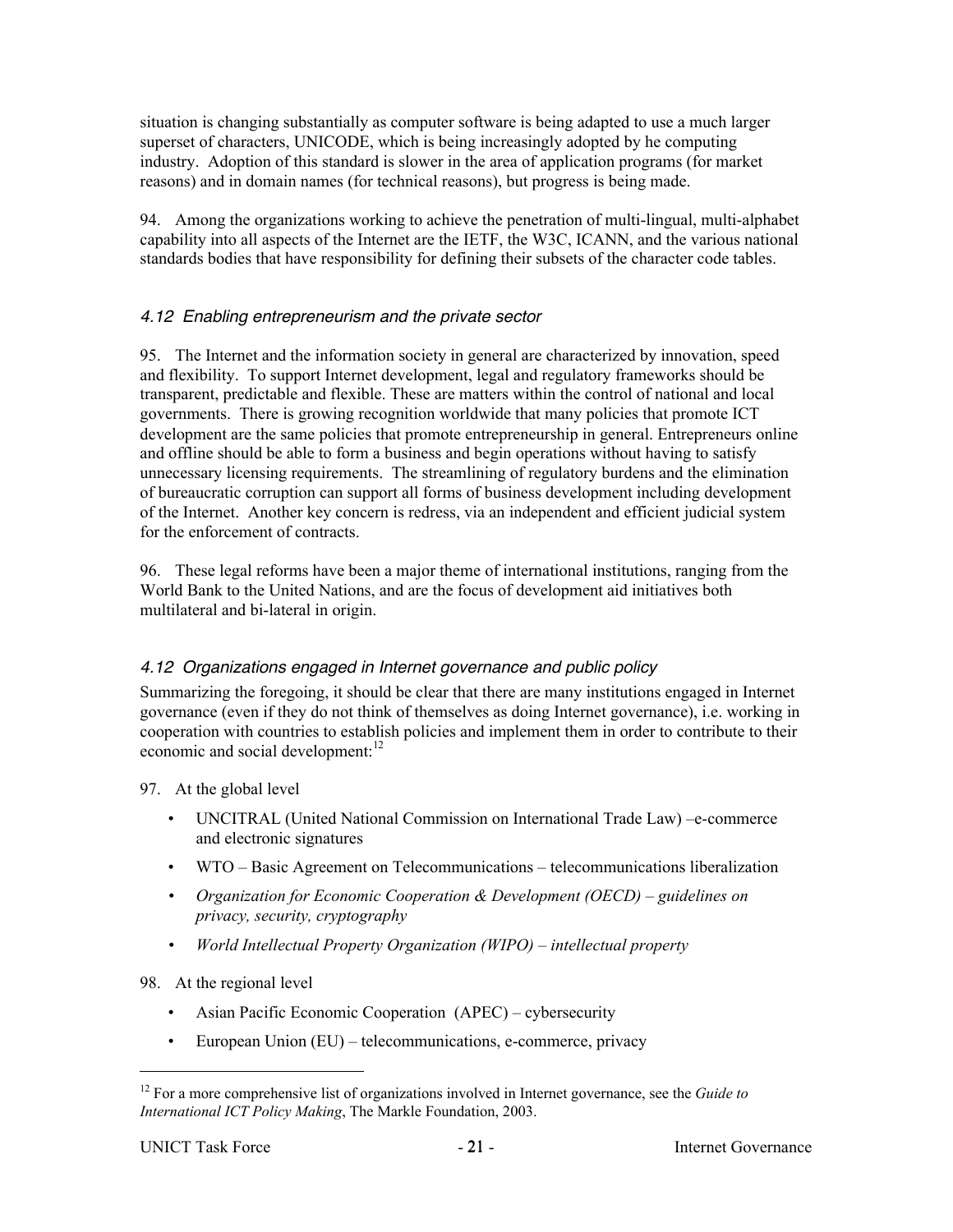- Council of Europe (COE) cybercrime, freedom of expression
- Regional Trade Agreements (NAFTA, Mercosur)
- 99. Other international organizations, including NGOs
	- G-8 cybercrime and cybersecurity, Okinawa Charter on the Global Information Society
	- Human rights bodies

100. At the national level

- Government ministries
- Specialized organizations, e.g. universities, research institutions
- Private sector associations
- Not-for-profit organizations

## **5. THE RELEVANCE OF ICT GOVERNANCE FOR DEVELOPMENT**

### 5.1 The Broad Scope of ICT and Internet Governance

101. Based on the discussion presented in the previous section, we can conclude that there are indeed a plethora of complex issues on the subject. In addition, there are also existing organizations that have been addressing some of the issues and could, in principle, tackle the ones that are emerging on a global scale. Unfortunately, there is no one-to-one correspondence between generic issues and institutions. Furthermore, each issue, either new or old — recast into new dimensions by the enhanced used of ICT and the Internet, now cuts across traditional policy sectors and the organizations that were created to handle them. In many instances for example, the new set of global issues that have emerge are challenging the competencies of existing organizations which *de facto* do not have the knowledge and expertise to address them alone.

102. Let us exclude from this discussion what we have labeled the pure technical administration of the Internet and other ICTs which, in any case, are required to ensure their continued proper functioning and operation. This does not mean that technical administration is not an important piece of the puzzle. Many developing countries, for example, still do not have such capacity to manage some of the key ICT issues at the national level and thus depend on external support to be part of the global ICT community. But this is certainly not a governance issue *per se*. It is clear that the responsibility for this task clear: the task of technical administration must be done by technicians.

103. Technical administration also implies the need for policy decisions and the establishment of specific policies to guarantee that those administrative functions proceed expeditiously and on a uniform standard. Perhaps the best example here is all the policies and procedures that ICANN has established for the proper management of the DNS. The same can be said for example of any other ICT issues described in section 4. However, it is not clear what the venue should be for these policy discussions and decisions associated closely with the technical administration of the Internet. There are indeed governance implications emanating from this technical coordination that needs be addressed. This has in fact been one of the main issues confronting ICANN, and one that ICANN has tried to address using a bottom-up approach with global participation by all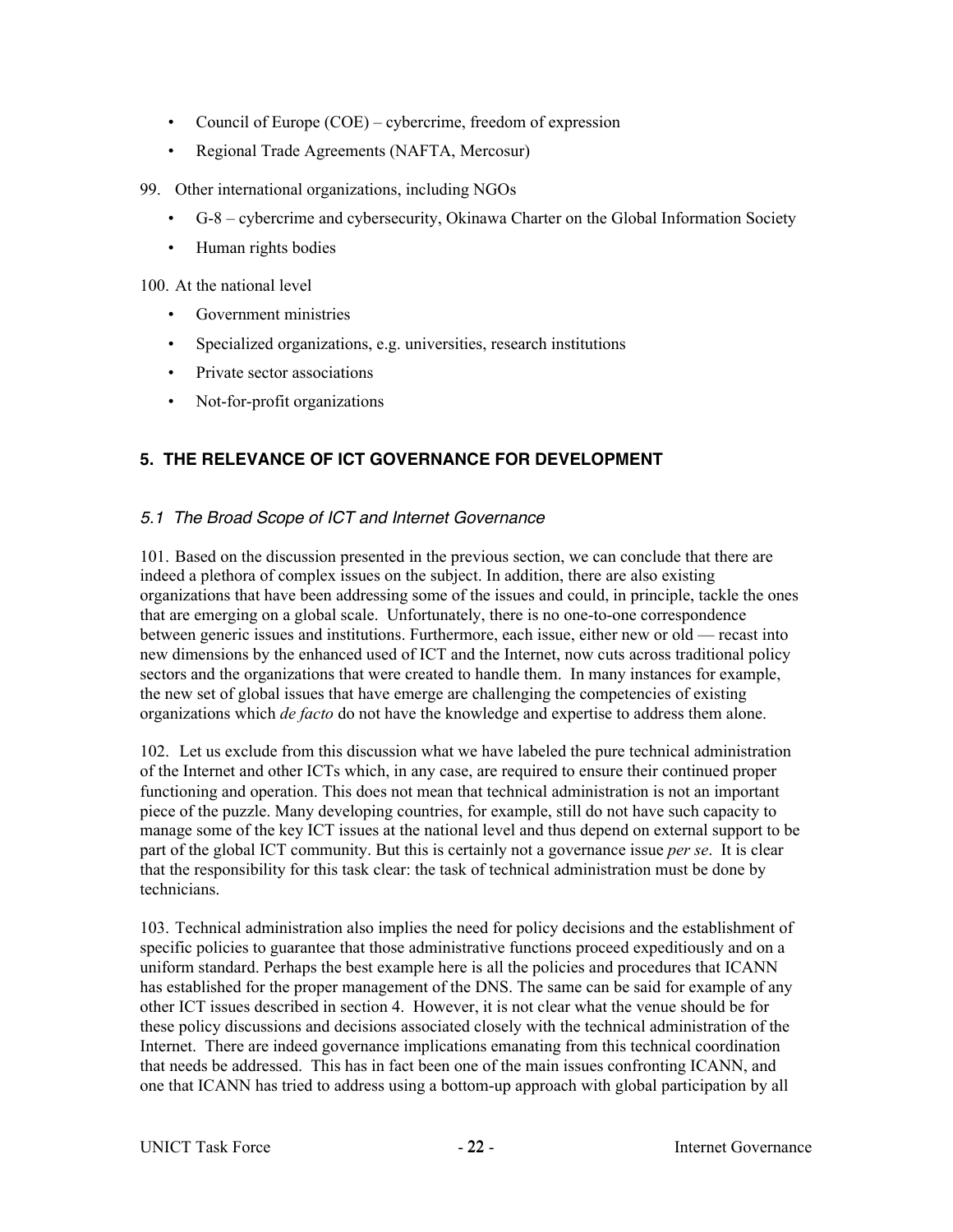sectors. Fortunately for the developing countries, that class of issues is of little import when it comes to impacting countries' development goals, as is discussed in the following section.

104. The Internet policy issues and governance implications that are of interest to the global community involved in the ongoing discussions on the subject have two distinct characteristics. First, they are truly new, and we are grappling with them now, trying to understand their visible and hidden consequences, both short and long term. If we have come more or less to terms with the effects of other ICTs in these areas, it is because the issues are at least familiar to us, and we have at least developed a context in which to regard them and some methods of dealing with them. Second, the manner in which the new ICTs and the Internet is impacting us now will be seen in retrospect, hindsight notwithstanding, as fundamentally different and more powerful than its predecessors. The Internet in particular defies easy classification and this is being complicated even more by the convergence of a wide variety of technologies into digital form. Thus, it should not be surprising that we somehow lack the ability to quickly respond to the new challenges in a manner that permits re-use of existing process, institutions and solutions.

105. There is yet another dimension that needs to be incorporated into the analysis that relates to the global/local dichotomy. The Internet and new ICT have greatly facilitated the creation of a "global community" in which stakeholders from most countries (those with access) can be part and participants in relevant discussions and networks. In this context, national boundaries appear to be weak. However, national boundaries are still essential not only for the implementation of global agreements and policies but also for setting the local governance mechanisms to participate in the global discussions. Only a handful of developing countries have been able and/or have the capacity to do so. The enforcement of IPR on a global scale is a good example that, by the way, goes well beyond ICT-related issues (i.e., WTO and TRIPS).

### 5.2 Developing countries and ICT Governance

106. To date, the involvement and participation of developing countries on most ICT and Internet governance issues and mechanisms has been scant and certainly not consistent over time. Needless to say, most of them are member of the various international organizations that have been setup to manage several of the issues — WTO is perhaps the most recent example here. But usually representation is limited to government official and policy makers on the basis that most of these issues are in the realm on international governance where national governments make policy and promote its implementation on a national scale.

107. Although this is completely accurate, this is a sign of confusion between governance, government and policy making. Governance is not necessarily held by government organizations. Policies can be designed and implemented on the basis of various governance models, including open and participatory processes that involve a wide variety of citizens and sector, including businesses and NGOs. We describe these processes 'Global Governance' processes, in which national governments are just one stakeholder among many others. This process is in fact further facilitated nowadays, and in contrast with say 20 years ago, by the increased use of ICT tools to create, support and enhance local, national, regional and global networks. Building bridges between governments and citizens on a global scale is probably now easier than in any other time in history.

108. The issues for developing countries are however more complex that the above. For starters, there is the issue of the "digital divide" — to a large extent a reflection of existing socioeconomic differences between and within countries. Most of the discussions on the subject have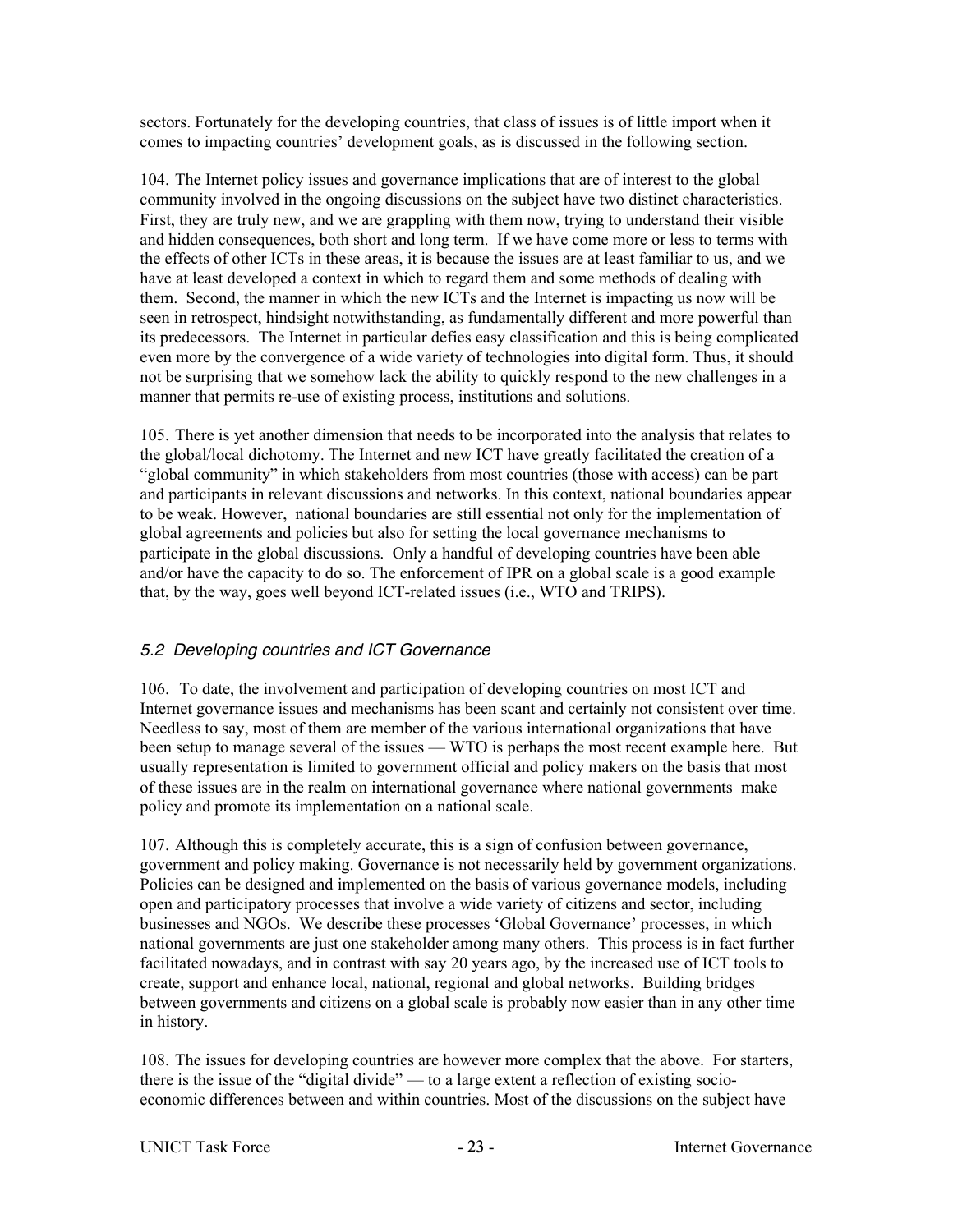focused on the gap between countries. Recent studies now suggest that the gap is closing. However, for developing countries the news is mixed, since the internal "divide" is growing in size and scope.

109. It is possible to find in many poor countries state-of-the-art technologies that are widely used in industrialized countries. In some developing country capitals for example it is now feasible to get a fiber optic (100 megabits/sec, broadband) connection to the Internet for less than 70 dollars a month, a services that is, by the way, not yet available in New York City. In this narrow context, we can certainly say that these countries are leap-frogging well into the  $21<sup>st</sup>$  century. As it is now however, the issue is that in developing countries the new ICT are only available to a handful of users, usually the elites and/or those who can afford to pay for access.<sup>13</sup>

110. As mentioned before, many developing countries still do not have the human and institutional capacity to start addressing the emerging ICT and Internet governance issues in an immediate fashion, This is clearly a challenge — but also an opportunity in the sense that these set of countries do not have existing legacy institutions and organizations and thus could start the process from a clean slate. There are several issues here however.

111. First, we should understand that developing countries are not at all homogeneous; as examples, consider As they countries such as Haiti, Somalia, Brazil, India and South Africa, to name a few, all very different in multiple ways. Some of these countries do have capacity to work on the emerging issues and, in fact, some have been quite active in some of these areas. Poorer nations could certainly benefit from partnering and learning from the experiences of these countries in addition to related experiences in industrialized countries. In other works, increased South-South cooperation and joint action could only be beneficial to all developing countries and thus lead to more informed global discussions on ICT governance issues –and beyond.

112. Second, discussions on the "digital divide" within developing countries must be linked to core development issues and agendas to be relevant for its citizens. The lack of relating one to the other has led to the now infamous and artificial debate between "PCs vs. penicillin". Governments and other stakeholders need to be fully aware of the opportunities that ICT in general can provide in improving the delivery of basic services such as health and education, promoting government transparency and accountability and fostering democratic governance in general.

113. With this in mind, developing countries need to do their part to kick-start the process internally to promote policies and programmes that involve the vast majority of citizens in terms of design, implementation and impact. It is only in this context that the broad issues found under the umbrella of ICT governance acquire real and critical importance for them. It is thus not a question of technology *per se*, but of using technology in a manner that furthers the economic and social development goals of a country.

# 5.3 Institutional options for coping with ICT governance

114. As already mentioned, there are a large number of national, regional and global institutions and organizations whose mandate, at least partially, includes their involvement in one or more of the ICT and Internet issues described above. However, we also saw that, if the aim is to properly

<sup>&</sup>lt;sup>13</sup> Note that for the average Least Developing Country (LDC), 70 dollars a month is about 2 times the average annual GDP per capita.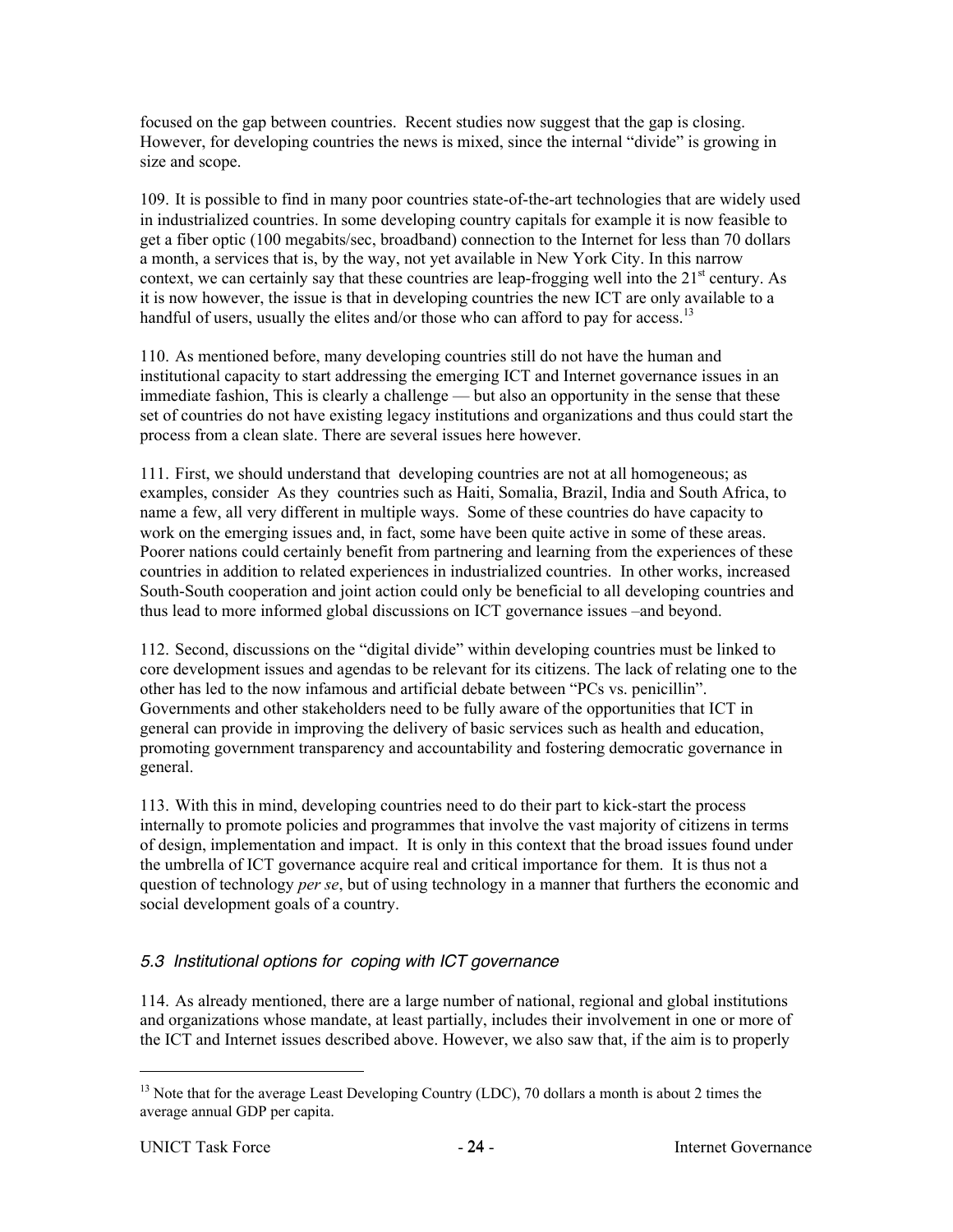address those issues, it is clear that most of those issues go beyond the t scope of any one institution or organization.

115. Does this imply a need to create a variety of new organizations? Or are current institutions in some combination sufficient for coping with the issues raised by ICT and Internet governance? What about developing country needs and development processes? Can one global institution alone take care of most of the existing issues? Is there an "institution gap" that needs to be filled? There is indeed no easy answer to any of these questions.

116. However, looking at the specific issue of the management and coordination of Internet names and numbers, the answer to this set of questions is clear: a new organization, ICANN, was created by a national government with the sole purpose of assuming full global responsibility on a very specific issue. Although the focus of this paper is not ICANN, it is perhaps interesting to take a quick look at the organization from the point of view of the institutional arrangements.

117. ICANN was the first ever organization whose functions were exclusively concentrated on the Internet — or to be more precise, on one of the technical aspects of the Internet. At the time, there was a clear global (in the Internet sense) need and even urgency to establish some sort of entity that could support, manage and coordinate the Domain Name System — or otherwise face chaos or collapse of the network.

118. The governance structure of ICANN quickly become one of the main issues given both its nature and origin. The first ICANN board was chosen by Jon Postel and was then appointed by the US government, which raised substantial controversy in Internet circles. To balance this, it was decided that approximately one half of the Board would be replaced by electing replacements in an open and democratic fashion. To a large extent, this concept does correspond to the inherent character of the Internet — essentially open and horizontal.

119. This heavily contributed to a shift in the public perception of the role of ICANN, from an essentially technical and administration entity to one in charge of the first experiment in "Internet governance" in which all Internet users (at least those connected, which did not then include many developing country stakeholders) could vote. The election of some board members through Internet voting provide additional elements that further contributed to the emergence of this dichotomy vis-à-vis ICANN which still persists today — in spite of recent efforts by ICANN itself. The dichotomy is characterized by whether ICANN should be "thin" and perform its original mandate in a narrow sense, or whether it should become "thick" and take on other Internet governance functions.

120. From the vantage point of the management and coordination of Internet names and numbers, it can be said that ICANN has been successful. Clear rules, procedures and related polices which guarantee the full operation of Internet space have been established. There are still a series issues which remain to be solved and are presented in some detail in Annex 1. There are also some governance issues that are regarded as unresolved and open, such as enhancing the participation of developing countries and the true internationalization and legal independence of ICANN from any national government among others. However, it should be clear that many other Internet and ICT related issues have also emerged, as we noted in section 4, and require the urgent attention of all countries and perhaps concerted efforts at the international level. Some of the issues that ICANN is facing today do require cooperation with other existing entities for addressing them in a satisfactory manner.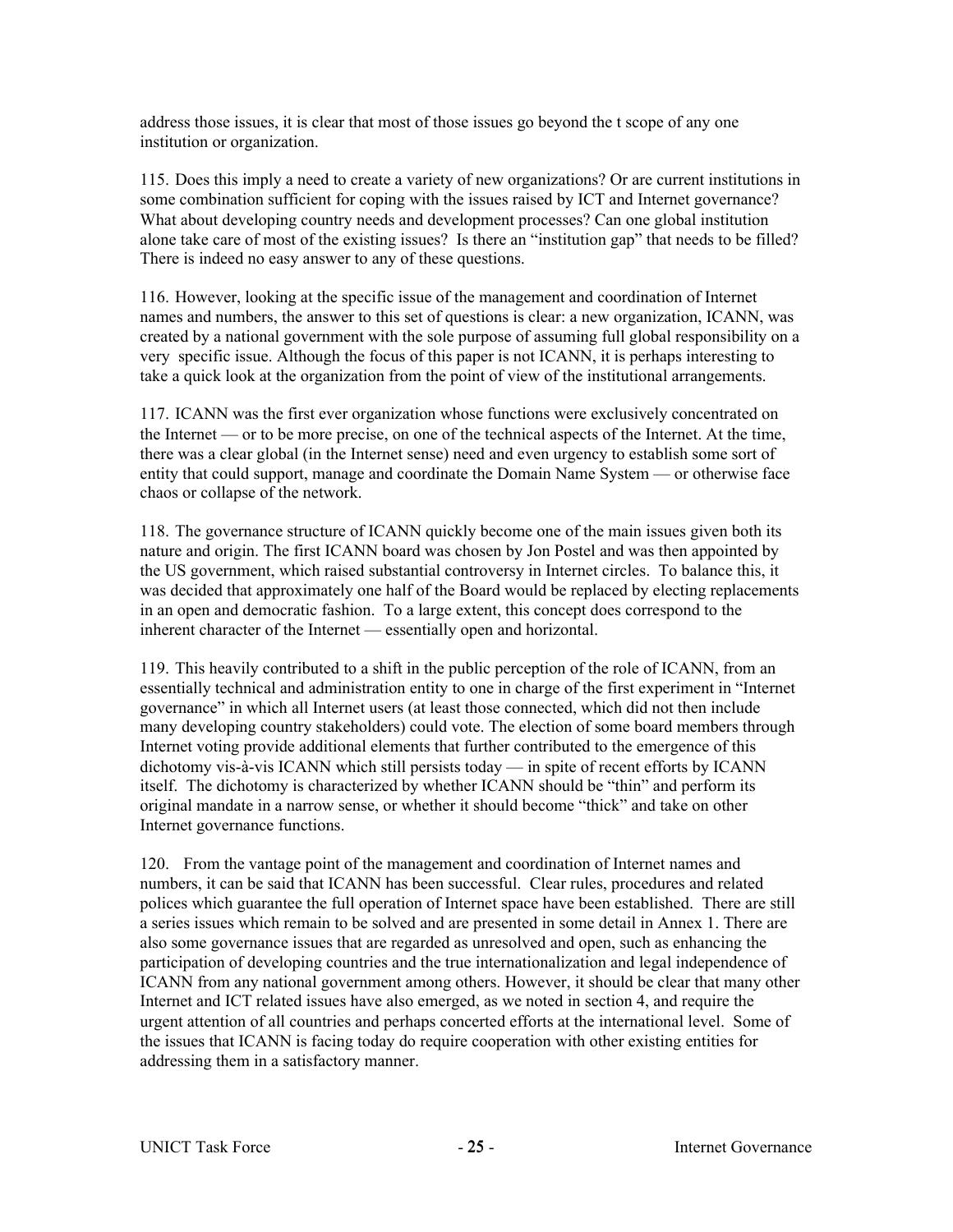121. The "experiment" on "Internet governance" carried out under the ICANN umbrella had, at the eyes of many, mixed results and did not really yield the expected results. Nevertheless the important point here is to learn from this unique experience and determine if there is value in any similar process for addressing in an open and participatory manner the larger set of ICT governance issues. In this context, the ICANN process should be considered as an exercise in global governance that made use, perhaps for the first time, of the new ICTs to include a variety of stakeholders from many countries. Clearly, these and other issues are fundamentally more important than the policy issues associated with the more detailed and technical issues of the management and coordination of IP addresses and names.

122. The existence at the international level of a variety of intergovernmental, non-governmental, and voluntary private organizations working on the various ICT and Internet issues seems to support the thesis that the creation of yet other specialized entities is not required. On the contrary, cooperation among national governments and these organizations spans all ICT-related issues, and it seems evident that the extension of this cooperation should be the primary direction for addressing the Internet-specific issues. The key question here is how this can be accomplished in an open and balanced manner.

123. There is an argument to be made that governments, especially developing country governments, would benefit from having a focal point within the government for overall coordination of policy with respect to ICT. It might be useful for countries to consider establishing a lightweight, nimble, coordination point within government that can distribute information, assist with problems, and ensure that government policy is informed and consistent. Such an entity could also serve as a 'first among equals' connection to organizations operating in the international space, and could in fact liaise with ICANN or any other technical administration organizations on matters of policy relating to their country's needs. For such a structure to be legitimate, however, such an organization must be inclusive and provide a meaningful voice for national non-governmental sectors and stakeholders. This possibility needs to be examined on a country-by-country basis, depending on specific local conditions and the particular issues at stake.

124. Finally, from the point of view of non-governmental stakeholders, there is ample room for creating and strengthening new and existing national and international networks. These networks can on the one hand promote not only South-South but also North-South cooperation and transfer information, knowledge and expertise to local stakeholders. They can also bring to the international discussion and processes, additional perspectives and views on various ICT governance issues and perhaps even serve as regional advocacy groups and increase national and local dialogue with national governments. Such a process is in fact quite feasible today due substantially to the Internet and the new ICTs.

# **6. OBSERVATIONS AND CONCLUSIONS**

125. The issues surrounding Internet governance are complex, and the ultimate decisions regarding the legitimacy of various governance structures is not a par of this paper.

126. We have therefore attempted to address also the set of issues raised by the evolution of ICTs and the introduction of the Internet which all countries are faced with, including the developing countries in perhaps special ways. Those issues represent focal points for a re-examination of existing policy and/or its implementation. If governance of the Internet is to be meaningful, the structures must be those that best meet those needs.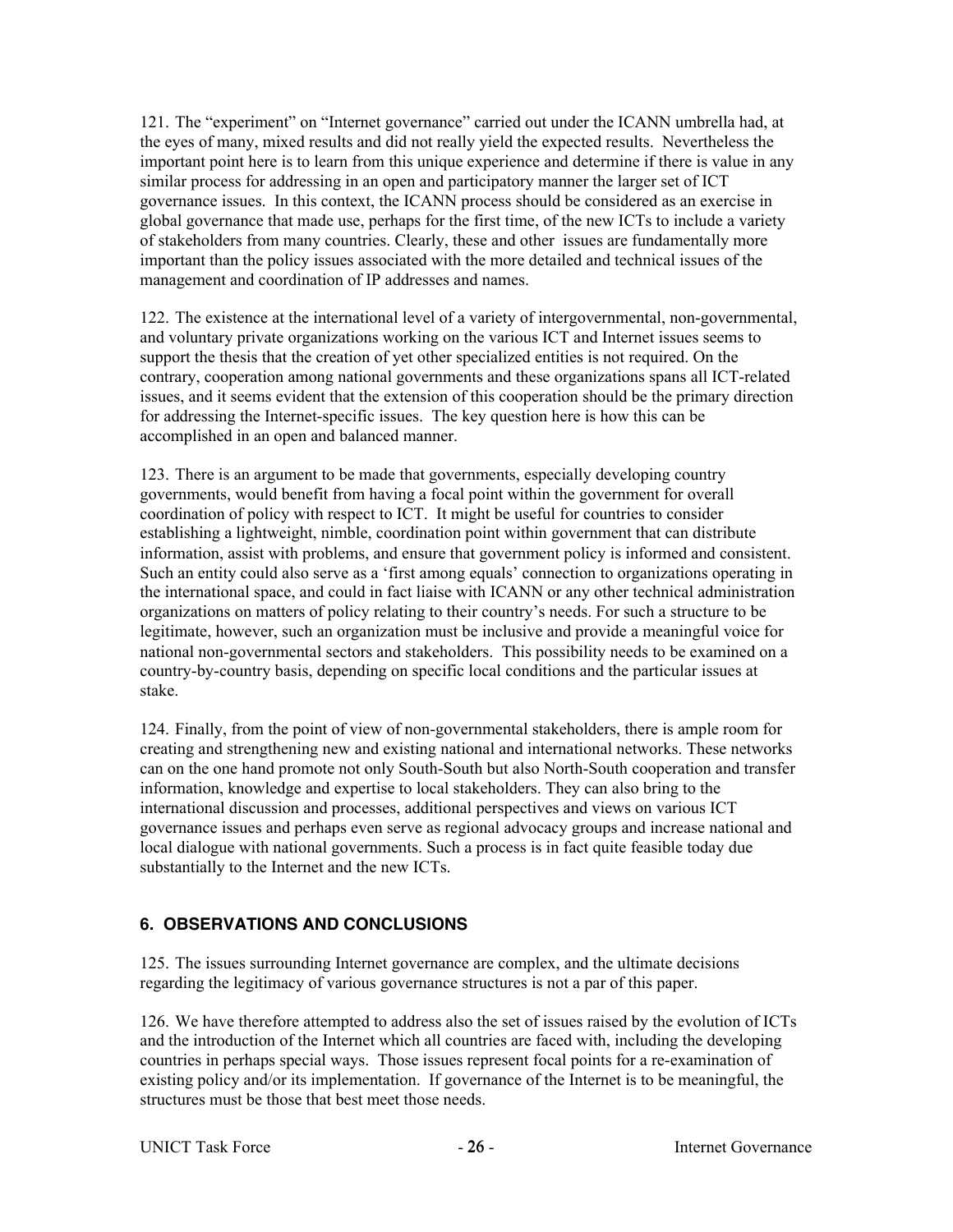127. We feel obliged to offer our views in a manner so as to respond to the framework defined by the WSIS process, since this was our starting point. However, as our conclusions indicate, we believe that this framing of the debate until now has been less than helpful in delineating the important issues with respect to the needs and interests of developing countries.

- 1. ICT governance, and Internet governance as a subset of it, encompasses a multiplicity of issues, some of which are in turn related to each other. Furthermore, most of these issues cut across traditional "sectors" and override national boundaries, and thus defy simple classification and existing solutions.
- 2. There are a variety of institutions and organizations that have already been involved in addressing the issues. These organizations include intergovernmental organizations, nongovernmental organizations, professional societies, trade associations, and voluntary groups. Nevertheless, it is not always possible to map ICT governance issues to existing organizations on a one-to-one basis. Thus, addressing and finding solutions for a rather large set of critical issues will probably require collaboration and cooperation between existing institutions and organizations. Being that as it may, the creation of new organizations or institutions does not seem to be a desirable option.
- 3. Most developing countries still do not see ICT governance as critical, especially those poor nations where access to ICT in general is limited to small segments of the population. The emerging issues that have become priorities in other countries do not seem to apply to them as more basic development issues still remain to be addressed.
- 4. The great majority of the policy issues that ICTs, including the Internet, pose for developing countries have direct impact on their development agendas and goals. It is not just a question of technology, standards or compliance with international mandates. Developing countries need to be involved in the various ICT governance processes and develop local capacity and policies to harness its benefits. Furthermore, the development of the information society does require that these issues are addressed.
- 5. The principle of *participating globally* and *implementing locally* is a useful one in addressing ICT-related issues, including modalities of governance, national policies, implementation alternatives, and sources of assistance. Specific national, regional and international fora and the creation and strengthening of national and international multistakeholder networks can be very helpful in fostering cooperation between countries and enabling the transfer of knowledge among them, especially when the underlying technologies provide a common base for discussion.
- 6. Internet Governance is considerably larger than ICANN. ICANN's purpose in life is very detailed and narrow, and only includes a small subset of broader and emerging issues. ICANN's work is only about the management and global governance of domain names and numbers, which is not a critical priority for most developing countries. Thus, ICANN should not be the locus for the ongoing debates on Internet governance. This must be clear to all governments and stakeholders.
- 7. ICANN should be assessed in this overall context. Calls for its demise should be considered vis-à-vis the relevance of its scope. Reforming or replacing ICANN with any other mechanism should not be a priority given the emerging ICT governance issues that have overtaken in importance and relevance ongoing DNS discussions. However, the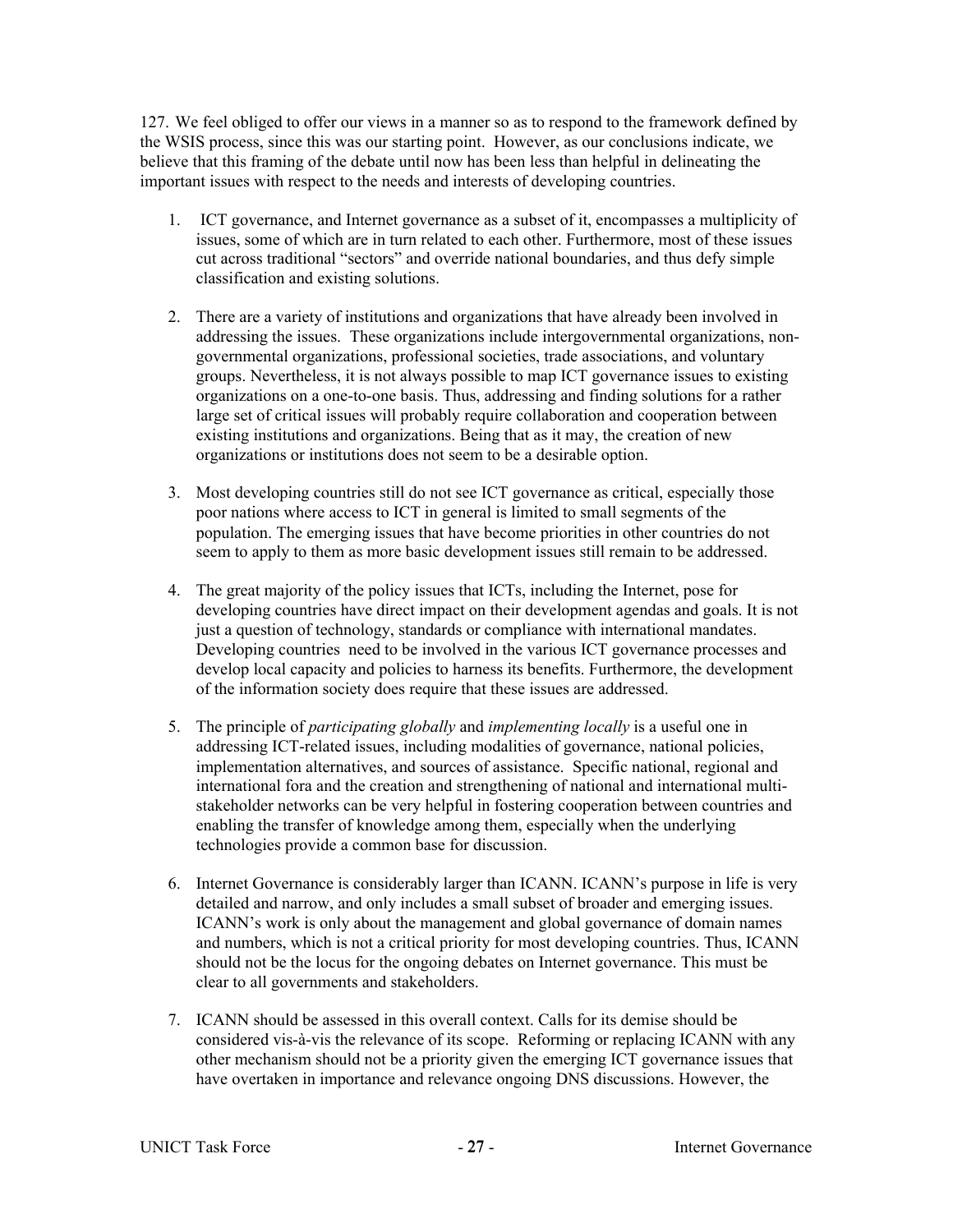management of DNS does include specific governance issues which still need to be addressed and solved.

- 8. ICT governance issues are not and should not be the exclusive concern of governments only. ICT governance falls in the realm of global governance, and thus open participation and engagement with other sectors and stakeholders (in particular civil society organizations and the local private sector) are required to ensure that ICT issues are more closely linked to regional, sub-regional and local development needs and requirements. The emerging Information Society implies by definition more transparent and horizontal governance mechanisms and decision making processes.
- 9. The most effective direction that ICT governance can take is to concentrate specifically on the policy issues and prioritize them in such a fashion that developing countries are able to address their most pressing issues. These are not simple issues, as the history of ICT governance indicates. However, many organizations of all kinds have already been involved for years, and have the responsibility of helping countries with such issues.

128. This document has tried to address the issue of Internet governance in a broad context, and with a special relationship to the issues of social and economic development. As is the case with most such documents, there is much more that could be said, and there is without doubt a rich set of ideas and opinions regarding this topic. We believe that this is a very important topic, and we encourage others to participate in the discussion.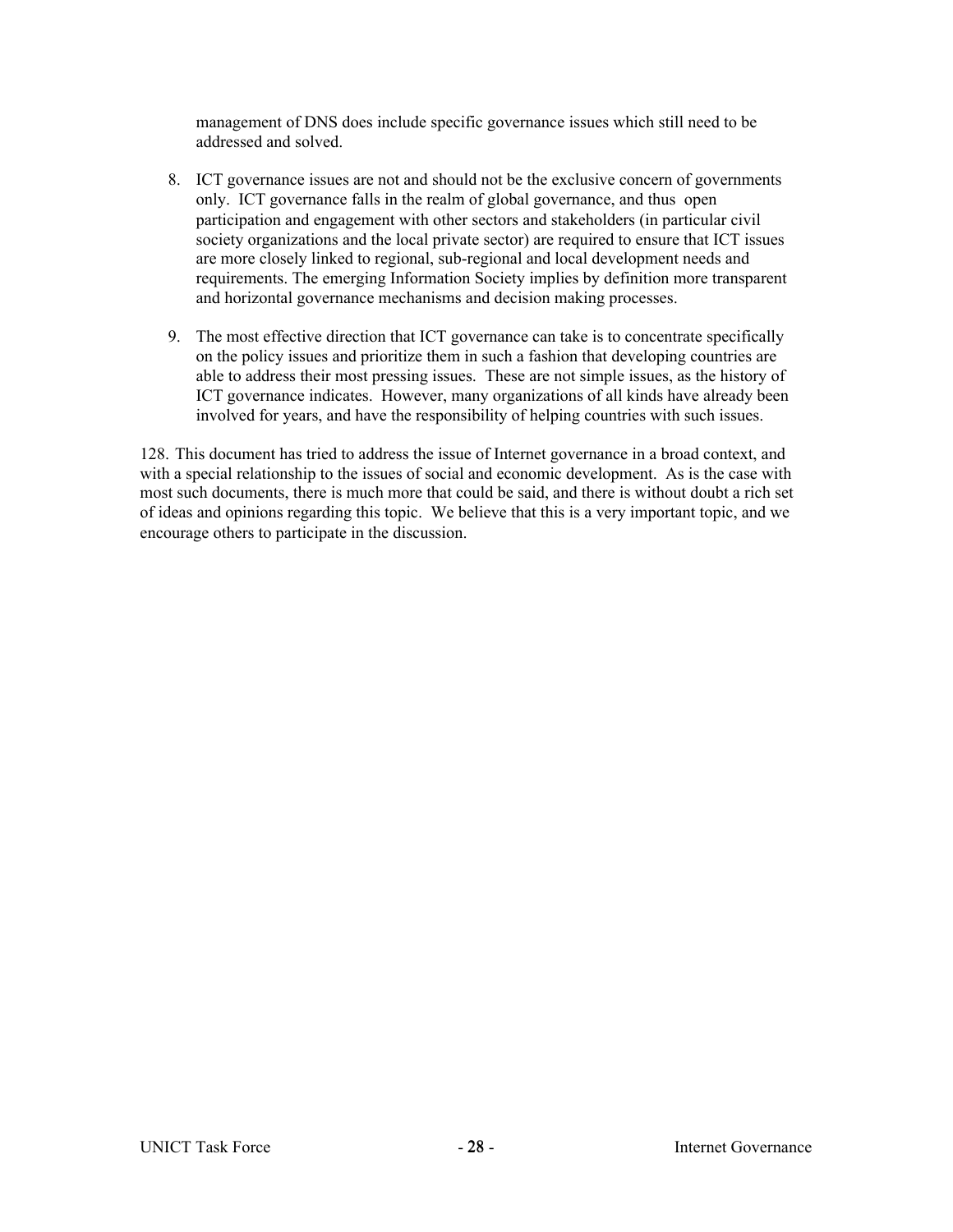## **ANNEX 1: THE INTERNET AND INTERNET GOVERNANCE PRIOR TO 1998**

129. The network research project that eventually became the Internet started in the late 1960's with funding from the US government for a project known as the ARPANET. Starting with electronic communication lines between four institutions in the western United States in 1969, the ARPANET grew as a tool for researchers in specific institutions (most of them working for US government agencies or on research projects financed by the US government) both to connect themselves to remote computing and information resources and to communicate among each other. Over time, the ARPANET became the Internet, which now claims at least 400 million users in all countries of the world.

130. The early environment surrounding the Internet was technical, research-oriented, practical, and cooperative, and until about 1985, the Internet was essentially a tool for people in the scientific and technical communities. During the period 1985-1995, commercial Internet providers emerged to provide Internet services to the commercial sector, and by 1995 they were fully integrated into an increasingly commercial Internet, a seamless network of TCP/IP networks connecting eventually all countries.

131. From its beginning, Internet development and operation have been characterized by bottomup development, control decentralized down to individual networks, standards formulation through rough consensus and running code, and a system of coordination by multiple organizations, each having some responsibility for the Internet's operation. Its operation has been open and participatory, both by necessity because of its bottom-up orientation and through its initial culture strongly oriented to research, education, and sharing of information. The basic Internet protocols were developed in the 1970s and the 1980s and, to coordinate their development, called the TCP/IP protocol family, the Internet Engineering Task Force (IETF) was formed in the 1980sas a voluntary, unincorporated, non-governmental meritocracy open to anyone capable of contributing to their goals.

132. In the early days of the Internet, administration of addresses was a simple process. The early addressing function was located at the University of Southern California and eventually became formalized as the Internet Assigned Numbers Authority, or IANA. IANA undertook this activity as part of a grant agreement with the United States government, which funded the research work that created the ARPANET that later metamorphosed into the Internet.

133. Jon Postel, an Internet pioneer, administered the US government grants to IANA to maintain lists of unique reference numbers for entities such as protocols and network addresses, which were used by everyone involved in the Internet to assure interoperability. Later, when the domain name system (DNS) was introduced, IANA took on the responsibility of creating and maintaining the root server, i.e. the server that pointed to servers for all second level domains, which included the global top level domains (gTLDs) and the country code top level domains (ccTLDs). IANA also took the responsibility to create additional root servers, distributed geographically, for redundancy, security, and efficiency of access. Initial responsibility for operation, or governance, of second level gTLD name service was held by the U.S. National Science Foundation.

134. In 1993 the National Science Foundation, realizing that its control of the expanding Internet could not be sustained within a government body, transferred operation of its Internet-related administrative functions to three external non-governmental organizations. One of these organizations was Network Solutions, Inc. a private U.S. company, with whom NSF signed a 5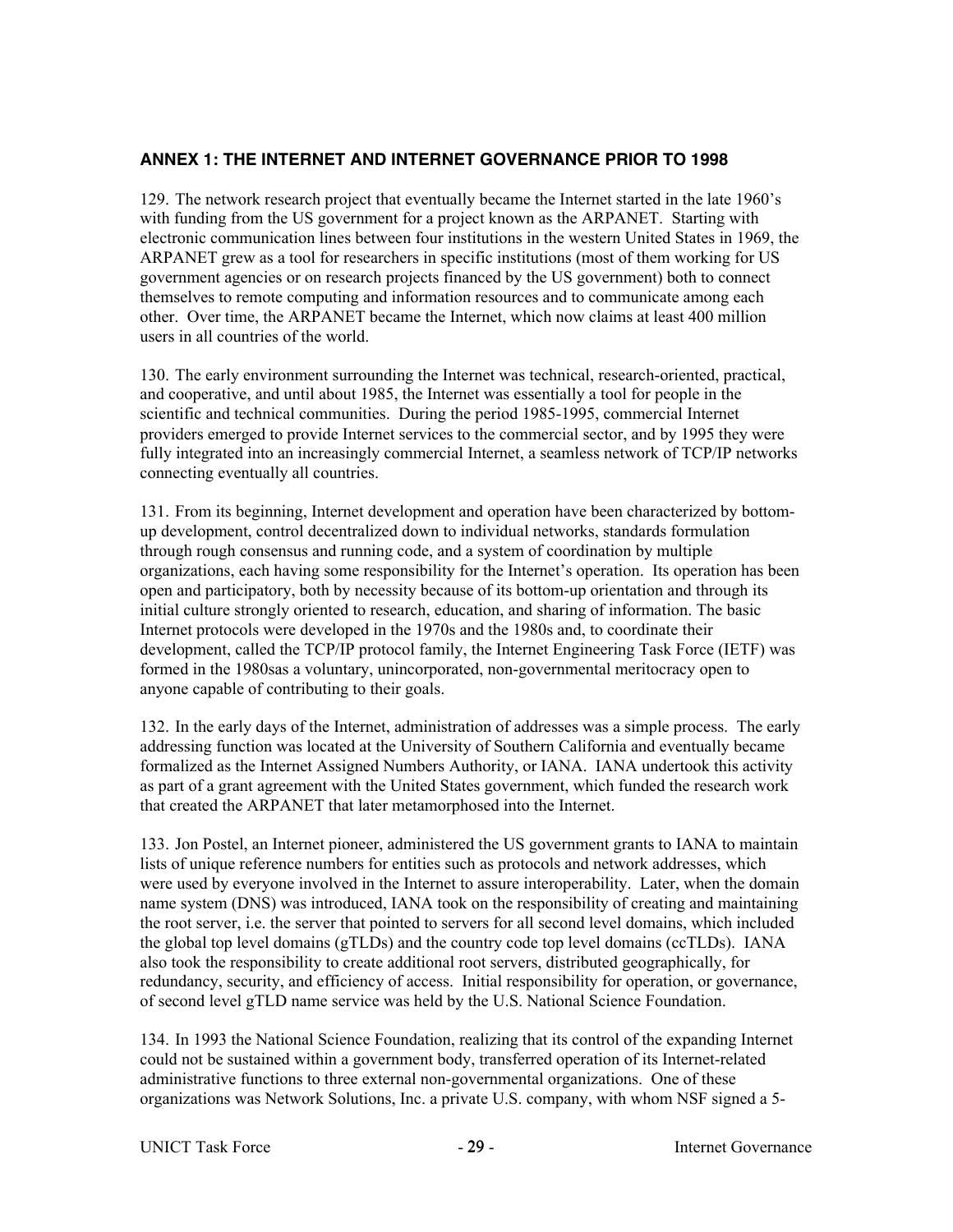year contract for the administration of the Domain Name System (DNS). The impending termination of that contract in 1998 was one of the motivating factors for a reconsideration of Internet administration in 1997-98.

135. In 1998, as a result of the explosive growth of the Internet and serious concern regarding the scaling of both the Internet and the Domain Name System, the U.S. Department of Commerce (which had inherited the contractual relationship with ARPA) commissioned several studies of the problem. The U.S. government concluded that it should privatize the DNS functions, open them to competition, and bring them under some system of non-governmental but nevertheless global oversight. This process led to the creation of the Internet Corporation for Names and Numbers (ICANN), which has been concerned with managing Internet names and numbers since then.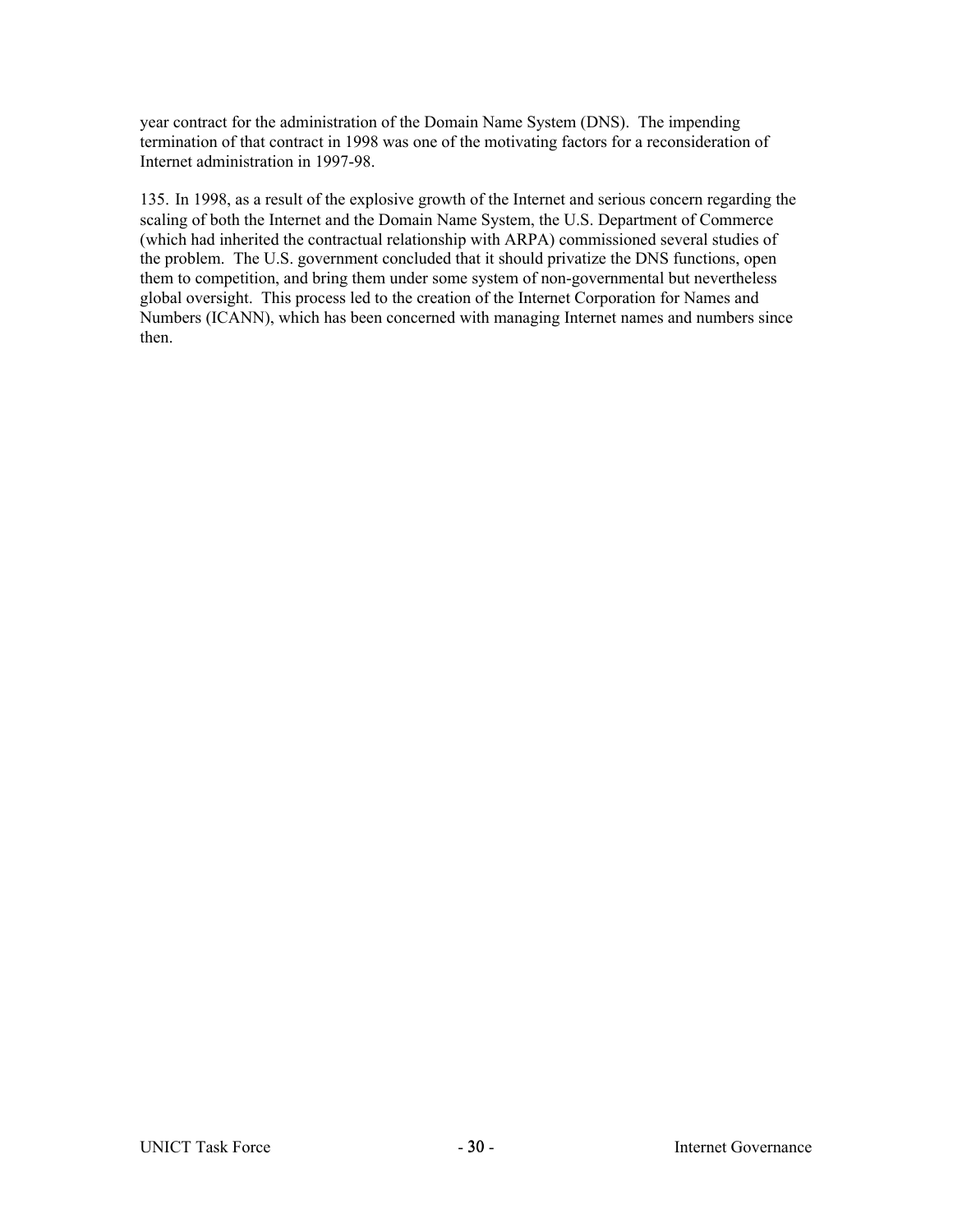## **ANNEX 2: POLICY ISSUES ASSOCIATED WITH INTERNET TECHNICAL COORDINATION**

136. The material in this annex provides more detail regarding the major policy issues that arise out of necessity from the technical coordination and management of the Internet number and naming spaces.

137. This responsibility is currently in the hands of ICANN, which has held it from its inception in 1998. The governance structure of ICANN has itself been complex, with a currently selfperpetuating Board of Directors, Board of Directors and a number of constituent supporting organizations representing the major Internet stakeholder groups. Further, it depends upon cooperation with a significant number of other groups listed in this document, all of which have different governance mechanisms. As an example, the IETF depends upon an open, consensual process supported only by those participating in the process.

138. Technical management of the Internet has clearly involved some policy choices as the Internet has evolved and grown in size. In general, such choices have been necessary in order to build a viable Internet, and have been consistent with expectations at the time of the decision of the Internet's future use. Some of these decisions might be characterized as engineering design decisions as much as policy decisions, although they may have had policy implications. Governance implications stem from the non-technical aspects of this activity and the need to make choices when fashioning such choices.

139. A discussion of the major such issues follows. In some cases we believe that it would be possible and perhaps desirable to separate the policy issues and decisions from the technical administration and coordination function provided that there was an agreed upon governance mandate for an institution or institutions capable of exercising the policy functions.

140. *Scarcity of IP address space*. Decisions regarding address space and the allocation of Internet addresses, or IP addresses, have been part of the Internet engineering design process. An initial decision in the early 1970s to provide an address structure that allowed at most 256 hosts was soon found to be too restrictive. Work soon started on a new addressing scheme, IP version 4 (IPv4), which allowed a theoretical maximum of 4 billion IP addresses, although the structure of the address space and the manner of its allocation has been such that the actual usable number is less.

141. The assumption underlying IPv4 that an address space of 4 billion addresses would suffice was challenged by the growth of the Internet in 1990s, and in spite of increasing rationing by the Regional Internet Registries, address allocations had to become restrictive and other ways had to be found to provide addresses, One such method is the utilization of private address space, an extension that extended the availability of addresses although with some reduced functionality. Quite a few developing countries that connected to the Internet late in its development received only a few addresses relative to the number of addresses available in developed countries. While this was the result of an early low growth engineering estimate that seemed improbably high at the time, the result was that many developing countries were disadvantaged by it.

142. The Internet engineering community, in particular the IETF, has been quite aware of the situation and early in the 1990s started the design of IP version 6 (IPv6) that would very significantly increase the size of the address space to the point where no shortage would be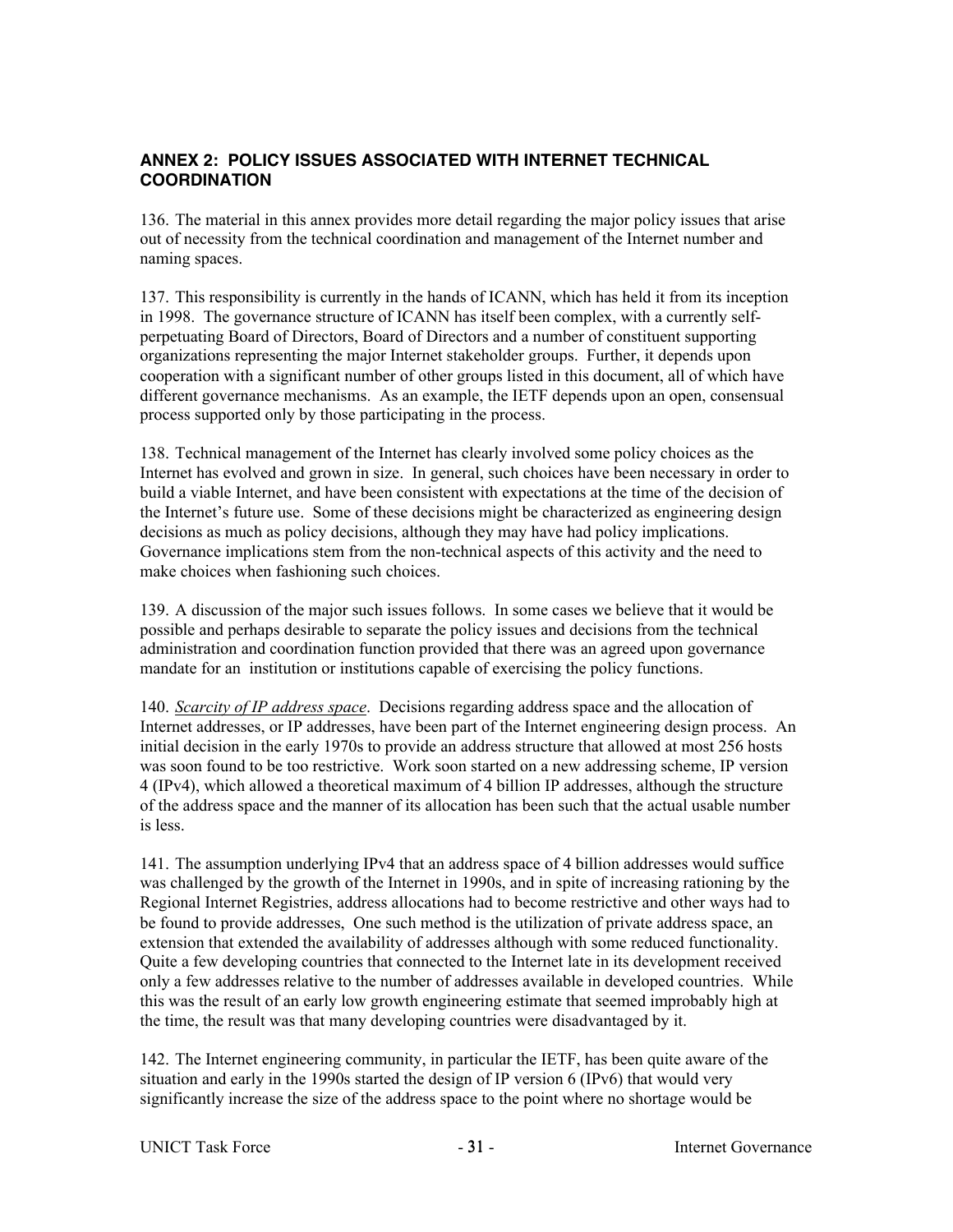perceived for many, many years and therefore there would be no scarce resource resulting in disputable allocation decisions. The particulars of the addresses in this version are primarily the result of engineering decisions, although significant features have been added to improve policy aspects of individual privacy and security, among others.

143. The technical underpinnings that will support IPv6 are spreading through the Internet now. The total number of addresses that will be available should provide an adequate supply for many years. The issue of address allocation across regions and countries is still a policy issue, and is independent of making the Internet IPv6-ready.

144. The remaining issue is the governance issue: who decides upon the allocation of this new address space. Is it regarded as sufficiently large so that the scarcity is not an issue, and therefore any reasonable allocation works? Or is there a case for specific intervention?

145. *Domain name space: introduction of new generic TLDs*. The original composition of the DNS contained 7 generic domain names (gTLDs) and country code TLDs (ccTLDs) as defined by the two letter ISO-3166 codes. The governance structure for this standard is that it is maintained and available from the German National Statistical Office, while changes to it are made by the authority of the UN Statistical Department.

146. Since before 1998, there has been a sense in the Internet community that the gTLD space was too small, and that it should be enlarged. ICANN's response has been to authorize the creation of a number of new sponsored domains for specific communities (e.g.  $\ldots$  museum) and a number of unsponsored domains requested by private organizations (e.g. .biz). The domain requests have been coupled to their implementation by the specific organizations requesting them. The number of requests approved has been initially limited to ensure that the technical root server mechanisms continues to function well.

147. While some of the judgments made in this area serve the cause of technical stability, policy issues exist. What should be the balance between private and structured approaches to define which new TLDs serve the cause of Internet users, including the developed countries? Should choices of new TLDs be coupled to specific registries, or should they be independent? Where should the various responsibilities for registry viability lie, and what mechanisms if any should be in place for registry failures? And with respect to governance, who makes these decisions?

148. *Name collision: Intellectual property rights*. While the use of numbers such as IP addresses have little if any semantic content, names have been associated with specific rights for hundreds of years. Given the decentralized nature of the Internet, collisions in the space of domain names are inevitable and many have occurred. Realizing that the speed of judicial review was inconsistent with the rate of growth of the Internet and the felt urgency of implementation, a Uniform Dispute Resolution Process (UDRP) was rapidly established to provide a "fast track" resolution process that did not remove the rights of parties to nevertheless also invoke a standard judicial review process. The UDRP relies substantially upon the services of WIPO on a voluntary basis.

149. While there appears to be consensus regarding the need for such a "fast track" mechanism, the associated policy issue is how is it to be defined, and the associated governance issue is by whom? Both national and international mechanisms, governmental and private, for addressing and resolving intellectual property disputes have existed for a number of years. Is there a better mechanism than the UDRP? What mechanisms and organizations should be in place that have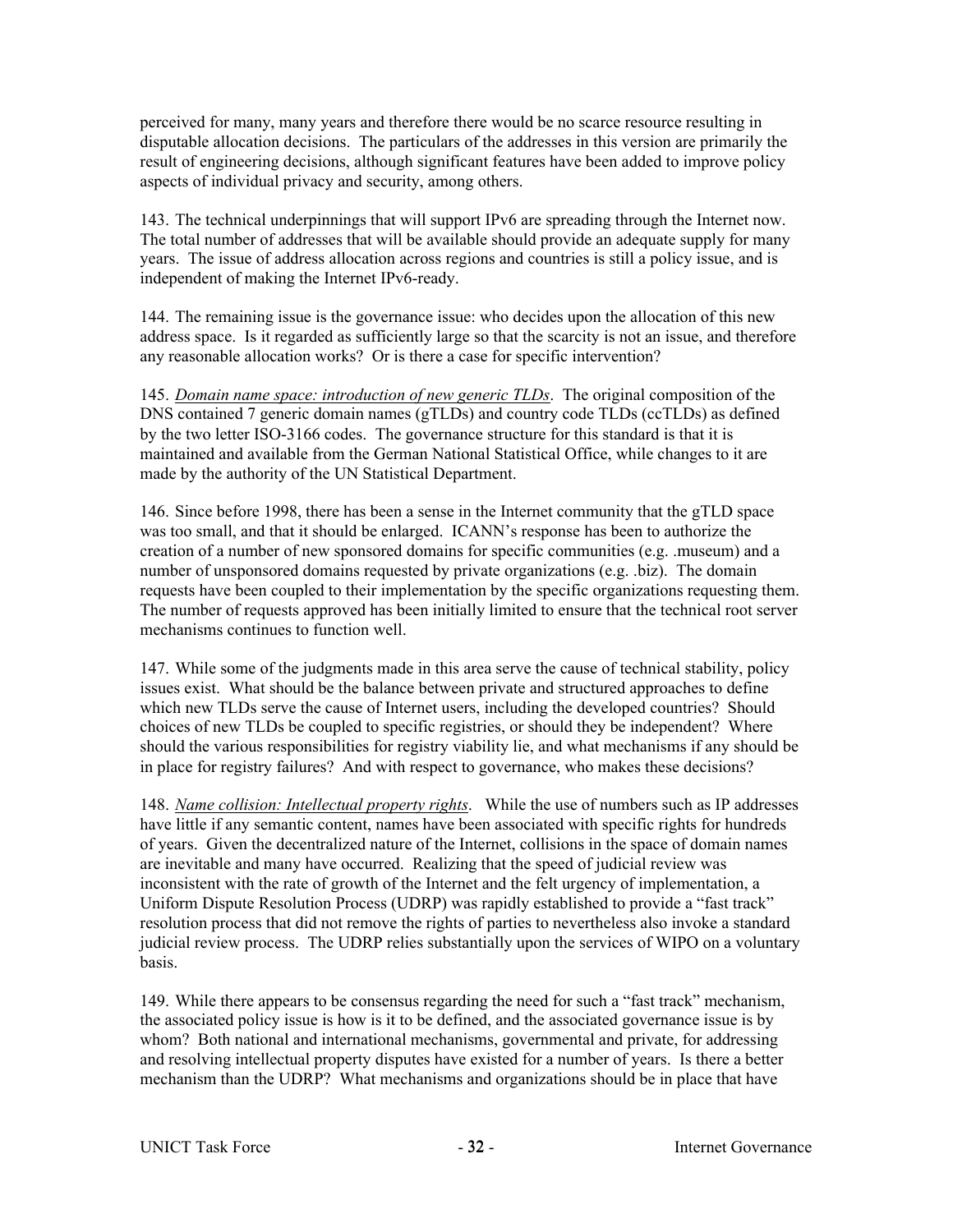the authority to make the changes to the DNS that implements the decision? These decisions are independent of the technical coordination of the DNS.

150. *Registry degrees of freedom*. Within the operation of the DNS, registrars provide name service for their community, and have a position of stewardship and trust. To what extent is, or should the actions of registrars be governed by other organizations, and by whom? What criteria should be used for any such limitations, and how should they be determined? How should disagreements regarding such limitations be settled? Two significant disputes exist in this area now: Verisign's Site Finder service and Verisign's Wait List policy.

151. *The single root*. The structure of the DNS consists of a single root server, pointing to second level domain name servers for all TLDs. The accuracy and the security of the root server are crucial to the correct functioning of the Internet. The root server is replicated in a number of places around the world for both efficiency and security reasons. From the point of view of technical architecture, a single logical root server is believed by almost everyone to be essential, although there are a few isolated advocates of alternative architectures. Most Internet experts believe that departing from a single root server model would ultimately fracture the Internet.

152. Several policy and governance issues exist. Who should have administrative control of the root server system? Should there be any central control, including possibly escrow requirements, required of second level DNS registries? Should a different mechanism be used to modify the contents of the root files, or is the existing mechanism optimal, and how and by whom should such decisions be made?

153. *Protection of Internet as critical infrastructure*. In accordance with its goal of preserving the operational stability of the Internet ICANN has, with technical assistance from the broad Internet provider community, initiated a program of hardening the core of the Internet infrastructure. Such actions correspond primarily to conscientious technical administration of a valuable resource. It does raise the question, however, of who should be responsible for the integrity and security of the Internet and, if a different arrangement is preferred, how would the mechanism for ensuring these objectives differ from and improve upon what is currently being done.

154. *International domain names*. A consequence of the historical development of much of computing and networking in the United States was that the base alphabet for much of the standard setting in these fields was the Latin alphabet, without modifiers such as accents and umlauts to any characters. With the evolution and increasing acceptance of a Unicode format for text representation, other alphabets and languages can now be used to compose electronic documents. The internationalization of domain names has posed significantly more difficult technical problems, and the IETF has recently published a proposed standard for International Domain Names (IDNs), which is beginning to be implemented.

155. There is little disagreement regarding the desirability of implementing such a standard, but there may be policy and governance issues relates to its global implementation. If so, in which venues should such issues be discussed, and how should implementation of such decisions be governed?

156. *ccTLD delegation*. Historically, ccTLD responsibilities were delegated to individuals an organizations on a voluntary basis. The delegation was meant to be one of stewardship of the TLD for the good of the country rather than one of ownership. Given the global importance of the Internet, current policy requires, with some exceptions, the registry to be in the country, and a